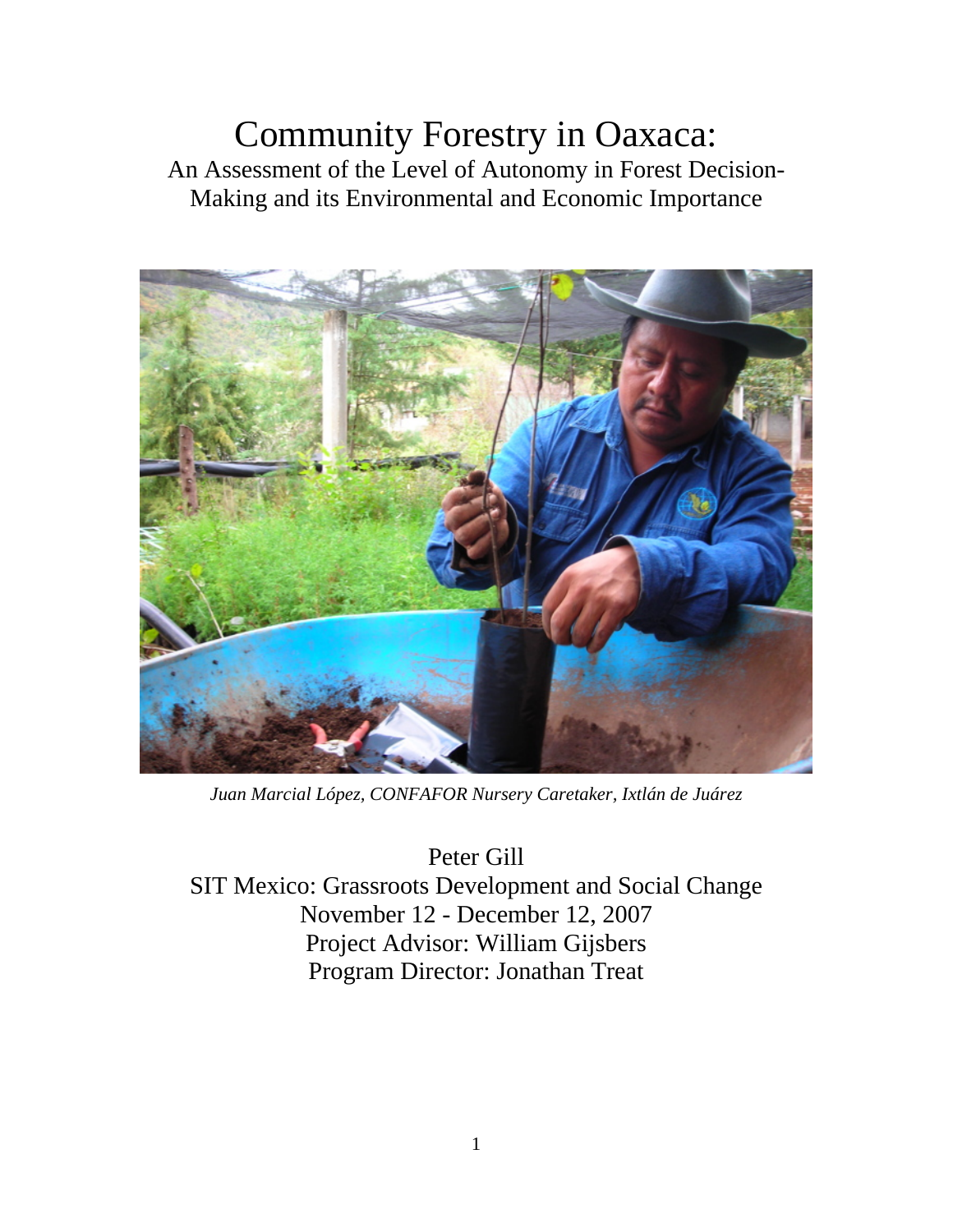# Table of Contents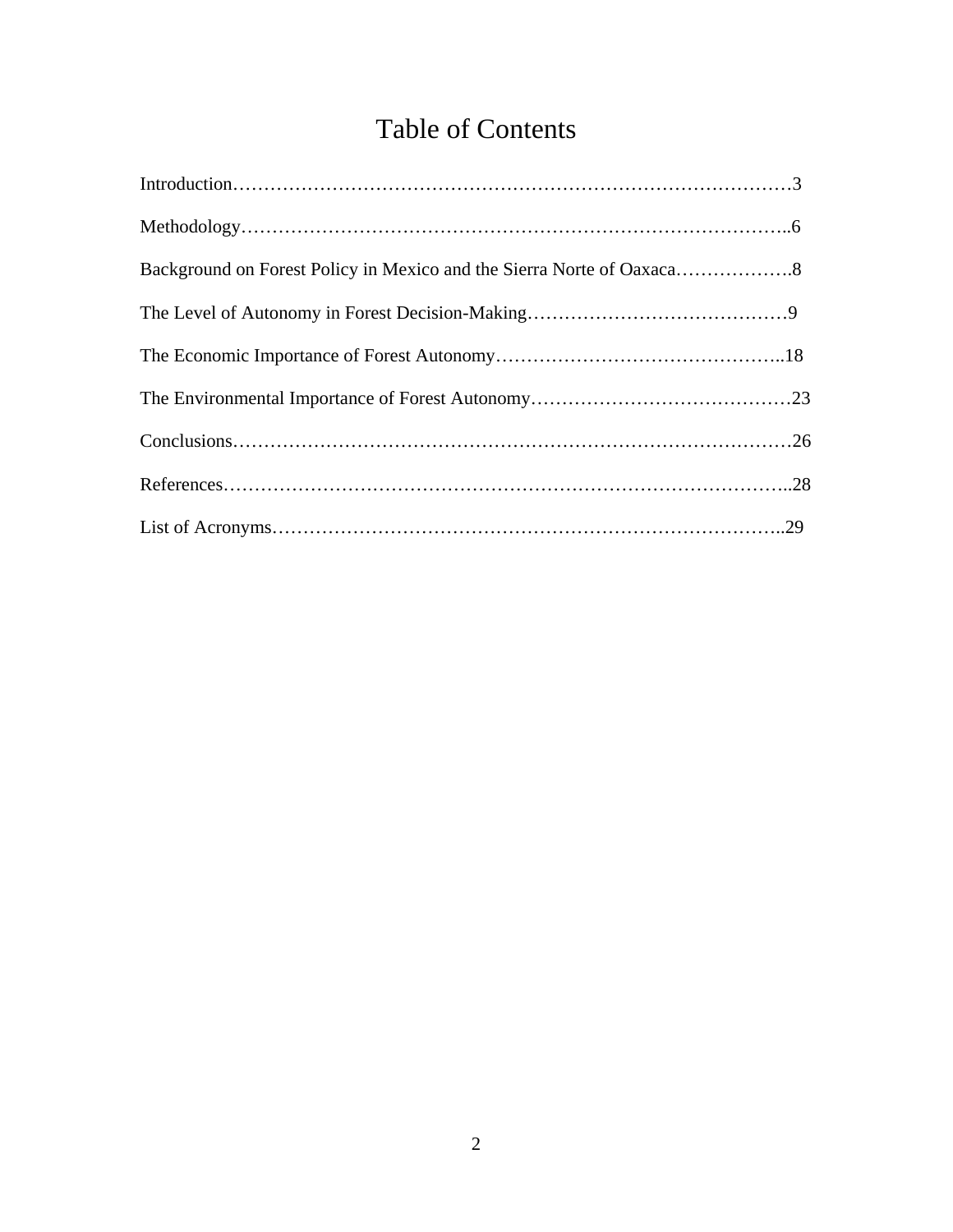#### **Introduction**

 $\overline{a}$ 

As a student in the *SIT Mexico: Grassroots Development and Social Change* program, I came to Mexico interested in "development." However, I have since come to realize, particularly through talks given by Gustavo Esteva, a Oaxacan scholar and Director of Universidad de la Tierra, that this term is faulted. "Development" implies a linear route of progress and designates certain countries as "developed" and others as "underdeveloped," which can be not only humiliating but also misleading. When one stops seeing the world in terms of "developed" and "underdeveloped" – when one takes off one's "development lenses," so to speak – one can see that there are in fact a multitude of different ways of "living successfully" that do not involve the adoption of the Western development model, but that instead utilize and build upon traditional forms of knowledge. In order to pursue such alternatives, local autonomy, and particularly the autonomy of indigenous peoples, is of crucial importance.

The state of Oaxaca is an important place to study issues of autonomy. With 16 different indigenous ethnic groups, it is the most indigenous state in Mexico.<sup>[1](#page-2-0)</sup> Communities in Oaxaca have, at least in theory, a certain degree of autonomy because they can choose to govern themselves by *Usos y Costumbres*, a traditional form of governance that eschews political parties and emphasizes community unity and the leadership of the elderly and those with life experience. Oaxaca is an important place to study autonomy also because of its high degree of communal land ownership – the vast majority of land in Oaxaca is under the ownership of *ejidos* (communities located on land grants made to landless peasants after the Mexican Revolution) and *comunidades* 

<span id="page-2-0"></span><sup>&</sup>lt;sup>1</sup> William Gijsbers, 8 December 2007, personal interview at Xiguela restaurant, Oaxaca.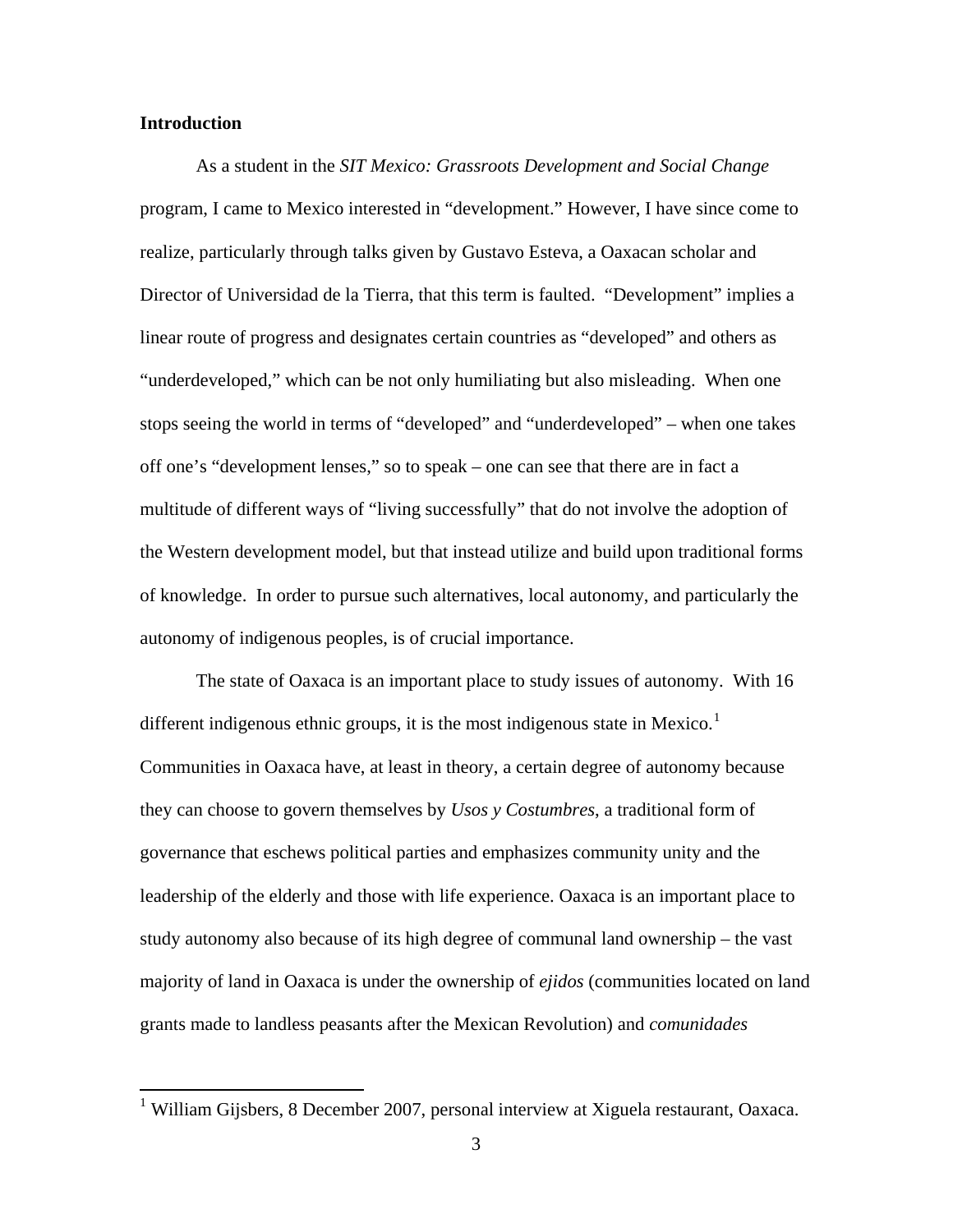*agrarias* (communities located on lands regained by peasant groups after being dispossessed of their territory). However, legal ownership has not always guaranteed communities the right to make decisions about land use. Control over land use in general, and forest use in particular, have been important issues in communities' quests for autonomy.

As a student with an interest in issues of autonomy as well as in hiking and spending time outdoors, I chose to study community forestry in Oaxaca for my Independent Study Project. Despite a long period of concessions to private and parastatal logging companies that came to an end in the 1980s, today Oaxaca is internationally recognized for its successes in community forest management.<sup>[2](#page-3-0)</sup> As I will discuss in more detail later, each community's *Asamblea General* (General Assembly of all male citizens) is the maximum authority in making decisions about local forest use. In this sense, control over forest use is highly autonomous. On the other hand, the federal government continues to play a role in forest management through regulatory and supportive institutions such as the Secretary of the Environment and Natural Resources (SEMARNAT) and the National Forest Commission (CONAFOR). My research focused on the following questions: To what degree is forest decision-making autonomous? Specifically, does the presence of federal government institutions such as SEMARNAT and CONAFOR hinder communities' autonomy? Why is autonomy in forest decisionmaking important? Specifically, what are the implications of autonomous management for the environment and the local economy?

<span id="page-3-0"></span><sup>&</sup>lt;sup>2</sup> Ross Mitchell, "Environmental Governance in Mexico: Two Case Studies of Oaxaca`s Community Forest Sector," Journal of Latin American Studies, 38 (2006): 519-548.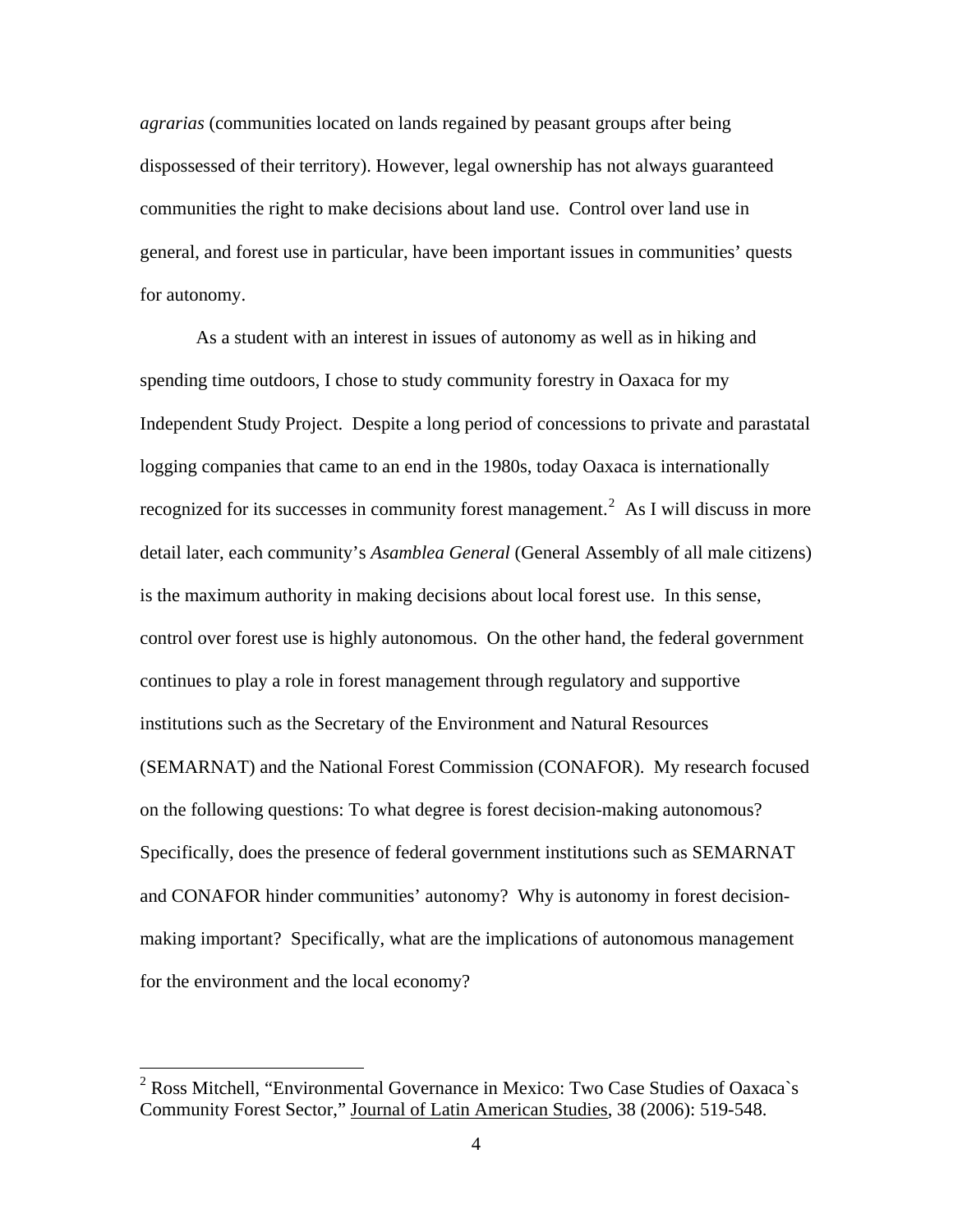In answering these questions, I focused on the mountainous Sierra Norte region of Oaxaca, but also made a brief trip to San Tomás Texas, a community in the Chinantla region. I spent my time in the Sierra Norte in the communities of Ixtlán de Juárez and its neighbor, Capulalpam de Méndez. Both Ixtlán and Capulalpam are highly indigenous Zapoteca communities. Surrounded by beautiful pine and oak forests, they are located an hour's drive to the northeast of the city of Oaxaca, along the Oaxaca-Tuxtepec highway that runs through the mountains. Ixtlán's and Capulalpam's forests and their proximity to the state capital have been important factors in their development. Ixtlán has one of the most successful community-forestry operations in the whole country, including a community-owned sawmill and furniture factory. Capulalpam also has a community logging business, but it is much smaller than Ixtlán's and has not had the same degree of success. San Tomás Texas, the community in the Chinantla region that I visited, provides a strong contrast to Ixtlán and Capulalpam. It is much poorer and only received road access in the last ten years. It is more than a five-hour drive to the north from the state capital, the last hour or so of which is along bumpy dirt roads. Texas is a highly indigenous Chinanteca community, and Chinanteco is most often spoken language there – some of the older women I met did not speak Spanish. Texas does not have any official forest management system or community forestry businesses.

 I present my research in the following sections: Methodology, Background on Forest Policy in Mexico and the Sierra Norte of Oaxaca, The Level of Autonomy in Forest Decision-Making, The Economic Importance of Forest Autonomy, The Environmental Importance of Forest Autonomy, and Conclusions.

5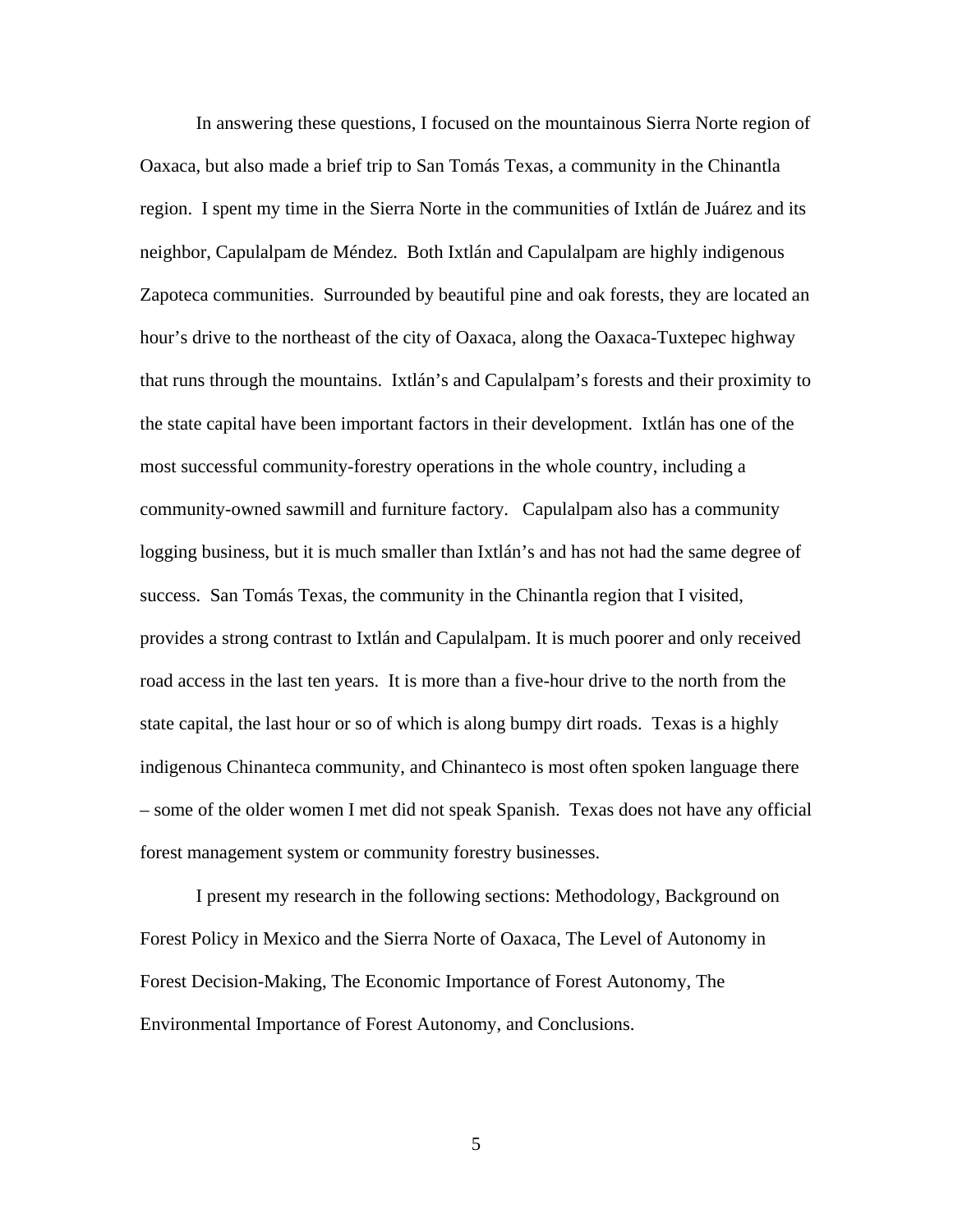## **Methodology**

 My research involved secondary-source research, observation, participant observation, and interviews. In order to better understand the background of Mexican forest policy and forestry in the Sierra Norte region, I began my research by reading several academic articles<sup>[3](#page-5-0)</sup> as well as issues of Ecología, the environment-related supplement published by Las Noticias, a Oaxaca newspaper, and written by Wim Gijsbers, my project advisor.

As mentioned earlier, I was based in the city of Oaxaca but took trips to Ixtlán de Juárez and Capulalpam de Méndez in the Sierra Norte region and to San Tomás Texas in the Chinantla region. In Ixtlán, I spent part of my time volunteering at the CONAFOR tree nursery, helping Juan Marcial López, the caretaker, with planting trees, weeding, etc. Mr. López also kindly arranged for me to lodge at the CONAFOR office in Ixtlán for a number of nights, where I stayed free-of-charge with several CONAFOR forest fire fighters. These experiences involved participant observation and many informal conversations with Mr. López and the forest fire fighters.

I also held formal, recorded interviews with a number of officials involved in forest management in Ixtlán and Capulalpam, including the current and former presidents of Ixtlán's Comisariado de Bienes Comunales (the local government office whose purview includes forest management), the SEMARNAT official in Ixtlán, the CONAFOR official in Ixtlán, the director of UZACHI (a union of four forest-based communities, headquartered in Capulalpam), the administrator of Ecoturixtlán (Ixtlán's

<span id="page-5-0"></span><sup>&</sup>lt;sup>3</sup> Mitchell, "Environmental Governance in Mexico," 519-548, and Dan Klooster, "Campesinos and Mexican Forest Policy During the Twentieth Century," Latin American Research Review, 38, No. 2 (2003): 94-118.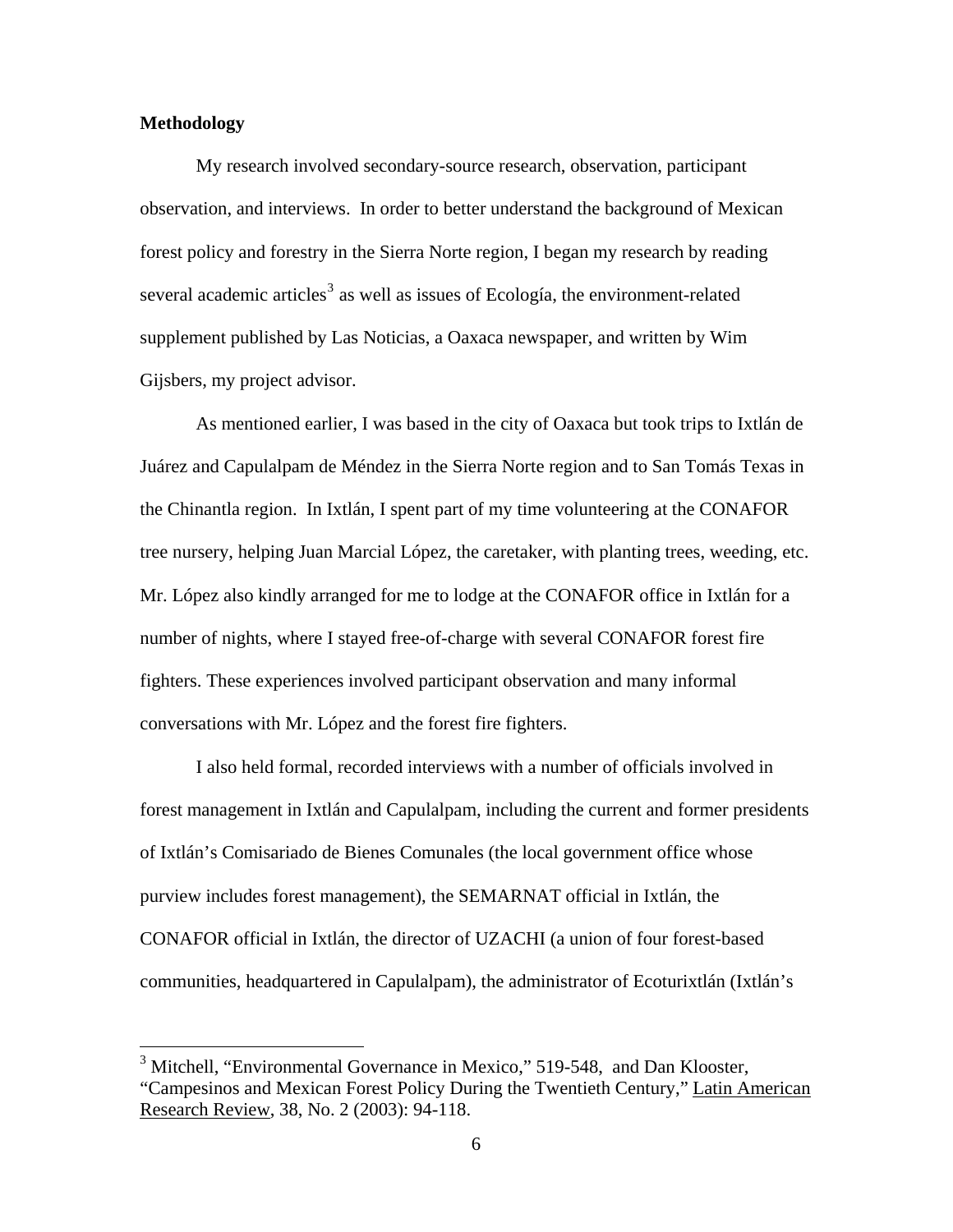community-owned ecotourism business), managerial employees at Unidad Comunal Forestal Agropecuaria y Servicios (UCFAS, Ixtlán's community-owned logging, sawmill, and furniture business), and the head of Ixtlan's Servicios Técnicos Forestales (the community-owned agency that provides technical support in forest management). Additionally, during the brief trip to Texas with Wim Gijsbers, I attended three group meetings of Texas residents and officials (held especially for Mr. Gijsbers, who was writing a story on the area), during which I learned a bit about the various uses of the forests in the community.

Overall, the interviews conducted through the course of the research provided information and opinions on a wide range of forest-related issues from a wide range of perspectives. All interviews were conducted in Spanish. Although this presented a certain language barrier at first, my language ability improved through the course of the research, so that by the last interviews I had little trouble understanding what was being said. My interview questions varied from interview to interview, but some common themes were: use of the forests, goals of forest management, problems encountered, hopes for the future, opinions about the state and federal government's role in forests, and opinions about the level of autonomy in forest decision-making. I tried to keep questions as open-ended as possible at the beginning of interviews, and then narrowed-in the focus towards the end. When asking for people's opinions, I tried to be as direct as possible and avoided leading questions. In total, I held 11 formal, recorded interviews, as well as a number of unrecorded interviews and conversations.

Additionally, I had the chance to take a tour of UCFAS's sawmill and furniture factory in Ixtlán and to spend time hiking around the forests of Ixtlán and Capulalpam.

7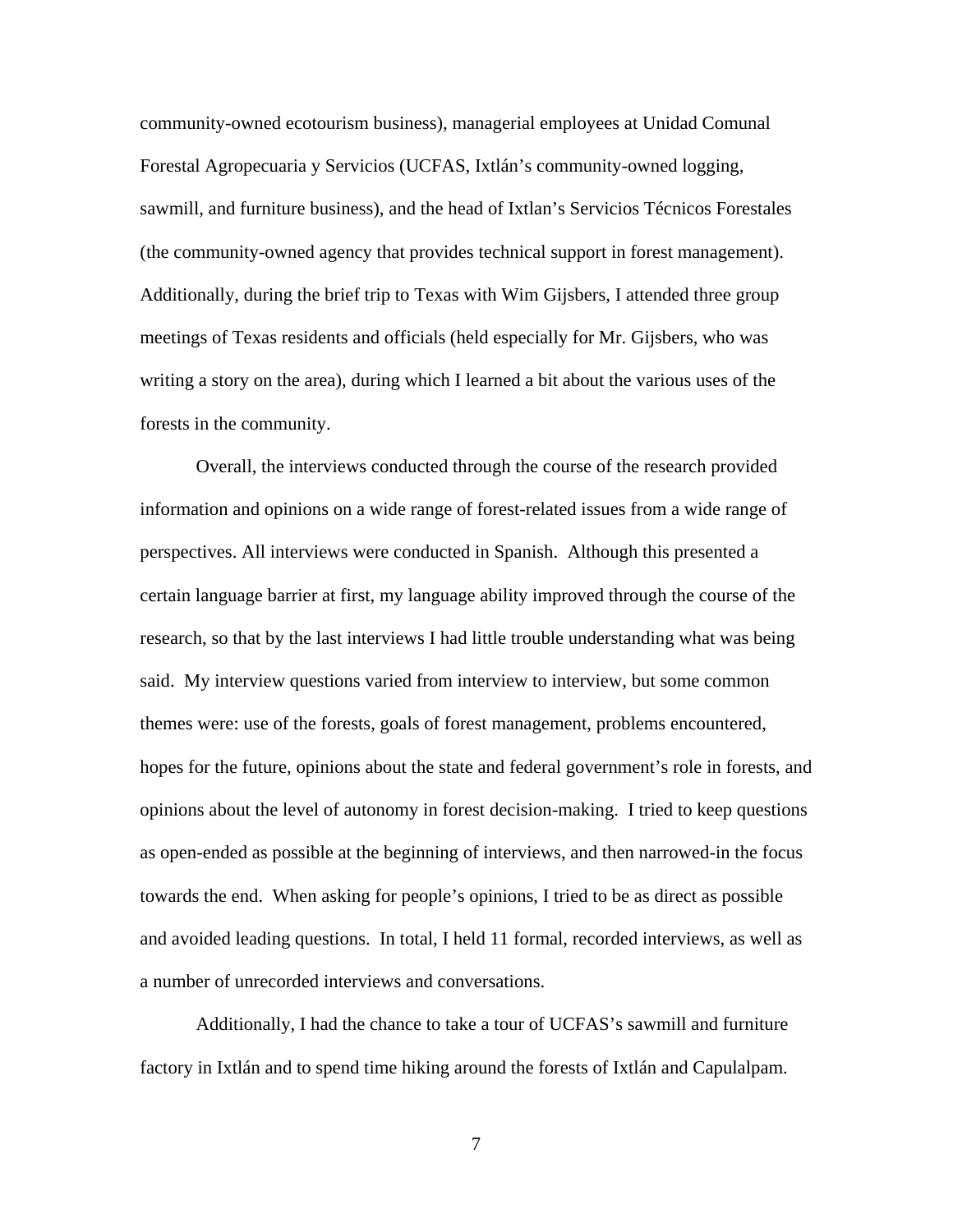These experiences provided opportunities to observe community forestry "at work" as well as to see the amazing natural scenery and ecosystems of the Sierra Norte.

#### **Background on Forest Policy in Mexico and the Sierra Norte of Oaxaca**

Since the end of the Mexican Revolution, land reform has brought increasing amounts of forest land under the communal ownership of comunidades agrarias and ejidos*.* Today, about 80% of Mexico's forests are owned by communities. In the beginning, however, communities benefited little from this ownership. From the 1920s until 1950s, many communities rented their forests to private logging companies, which often used corruption and violence to buy timber at low prices. These companies used highly unsustainable practices, often destroying forest areas where they worked. To combat environmental degradation, the federal government stepped in and imposed a series of logging bans beginning in the 1940s. By the 1960s, however, it was apparent that the bans did little to stop illegal logging and placed hardships on small-scale wood consumers at the local level. The logging bans were gradually removed. However, the government still did not feel that responsibility for logging operations could be placed completely in the hands of communities. Instead, the government began to give long-term concessions to government/private logging partnerships. The idea was to ensure that logging created social and environmental benefits. In reality, however, the parastatals created few local employment opportunities, sent their profits outside the communities, and used unsustainable practices. Additionally, government regulations placed severe restrictions on community members' rights to use their forests for timber and non-timber forest resources. As concessions reached maturity in the 1970s and 80s, communities

8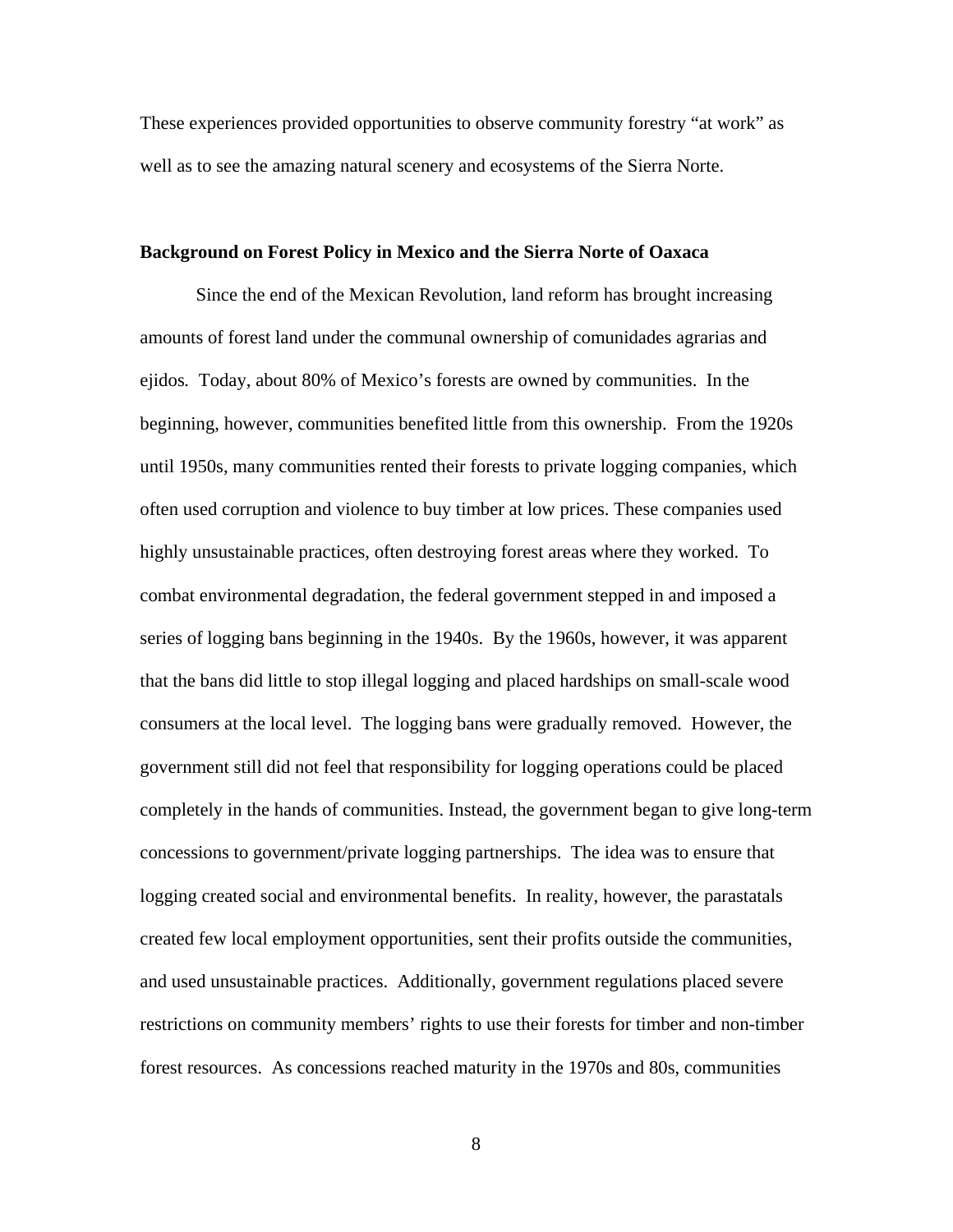around Mexico began to organize to win local control over forests. In 1986, a new federal forestry law "rescinded the concessions, required that logging permits apply to forest owners and not third parties, and recognized the right of communities to form their own logging businesses."<sup>[4](#page-8-0)</sup> Since that time, most communities have had legal control over decisions about forest use.

In Oaxaca, the parastatal Tuxtepec Paper Company (FAPATUX) gained a logging concession for forests throughout the Sierra Norte region for twenty-five years during the 1960s, 70s, and 80s. FAPATUX created few local social benefits and degraded the region's forests. When its concession came to an end in the mid-80s, Ixtlán, Capulalpam, and other communities in the region organized to block further concessions. After a brief transition period, the communities of the Sierra Norte gained full legal control over local forest use. $5$ 

#### **The Level of Autonomy in Forest Decision-Making**

In order to examine the issue of autonomy, it is necessary to understand the political structure at the local level. In Oaxaca, the smallest political unit is the comunidad agraria or ejido. Comunidades agrarias and ejidos in the same area make up municipalities, which form the next level of government. Each municipality has one *cabecera*, or municipal capital, which is usually the largest community in the municipality (Ixtlán, for example, is a cabecera). Non-cabecera communities are known as *dependencias* (Texas, for example, is a dependencia)*.* 

<span id="page-8-0"></span><sup>4</sup> Klooster, "Campesinos," 109.

<span id="page-8-1"></span><sup>5</sup> Armando Vargas, 15 Nov. 2007, personal interview at SEMARNAT office, Ixtlán.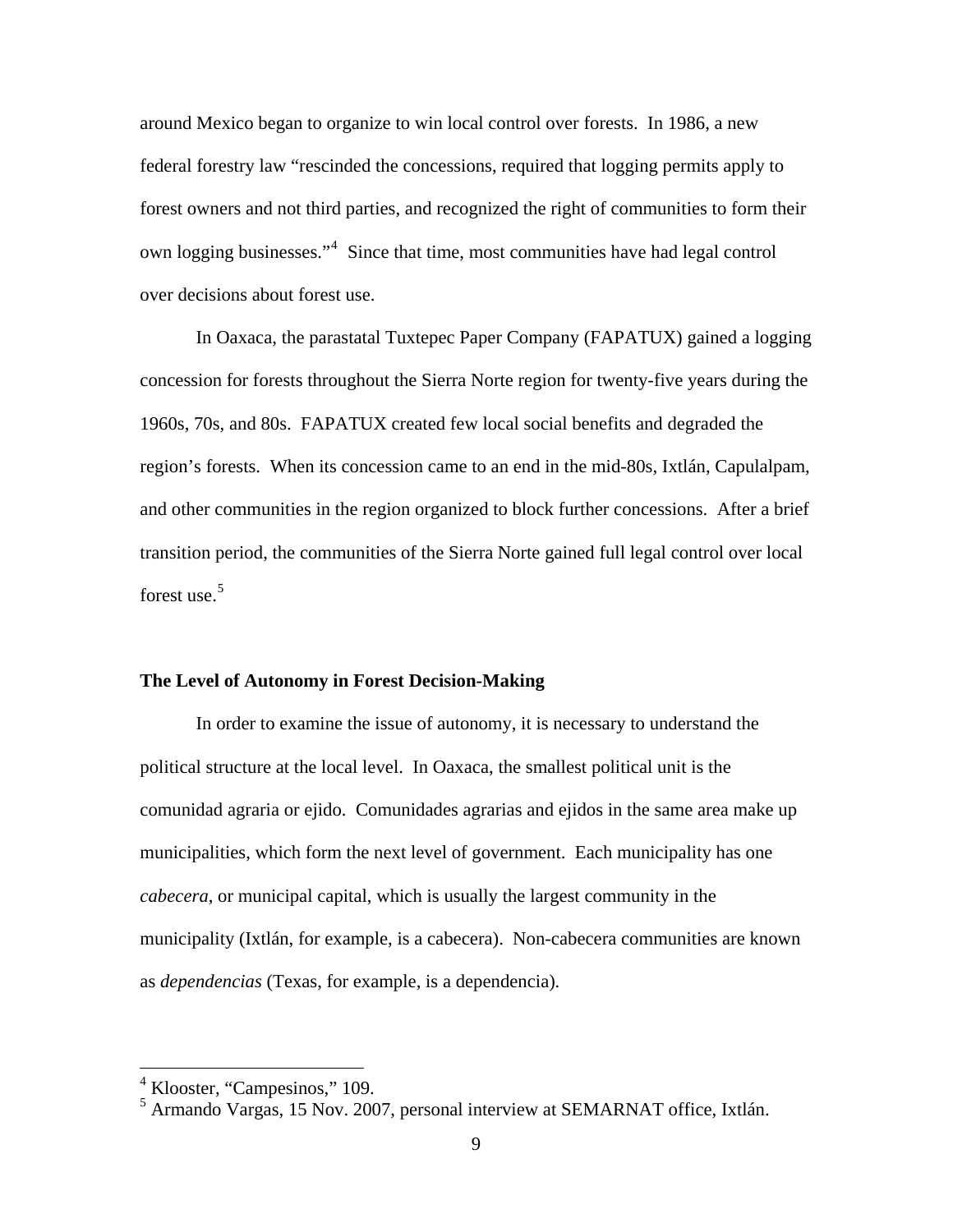As has been mentioned, the vast majority of Oaxacan communities and municipalities govern themselves under the Usos y Costumbres system*.* This traditional system of governance has its roots in communal land ownership. The right to use communal land, among other communal rights, is acquired through the completion of obligations to the community. These obligations include *tequio*, which is weekly community service, and *cargos,* which are elected positions of authority. Cargos are usually unpaid positions, but in the case of Ixtlán certain cargos that require full-time attention do receive compensation. By completing tequio and cargos, one receives *comunero* or *ejidatario* status (depending on the type of community), which guarantees the right to access communal goods and services such as land and water, the right to become a holder in community-owned businesses, and the right to vote in the Asamblea General. The Asamblea General, or General Assembly, is made up of all comuneros or ejidatarios and is the maximum authority at the local level. The Asamblea General of each community elects local-level authorities, and all of the Asambleas of all the communities in a municipality together elect municipal-level authorities, such as the municipal president. In theory, political parties do not exist at the community or municipal levels of government. In practice, however, local factions often take turns at naming municipal presidents, whose terms can last anywhere from one to three years, depending on the municipality. Candidates from cabeceras usually win municipal elections, as they have the advantage of being well-known throughout the municipality.<sup>[6](#page-9-0)</sup> In the end, ultimate authority rests in the Asamblea General, which votes directly on a

<span id="page-9-0"></span> 6 William Gijsbers, 8 Dec 2007, personal interview at Xiguela restaurant, Oaxaca.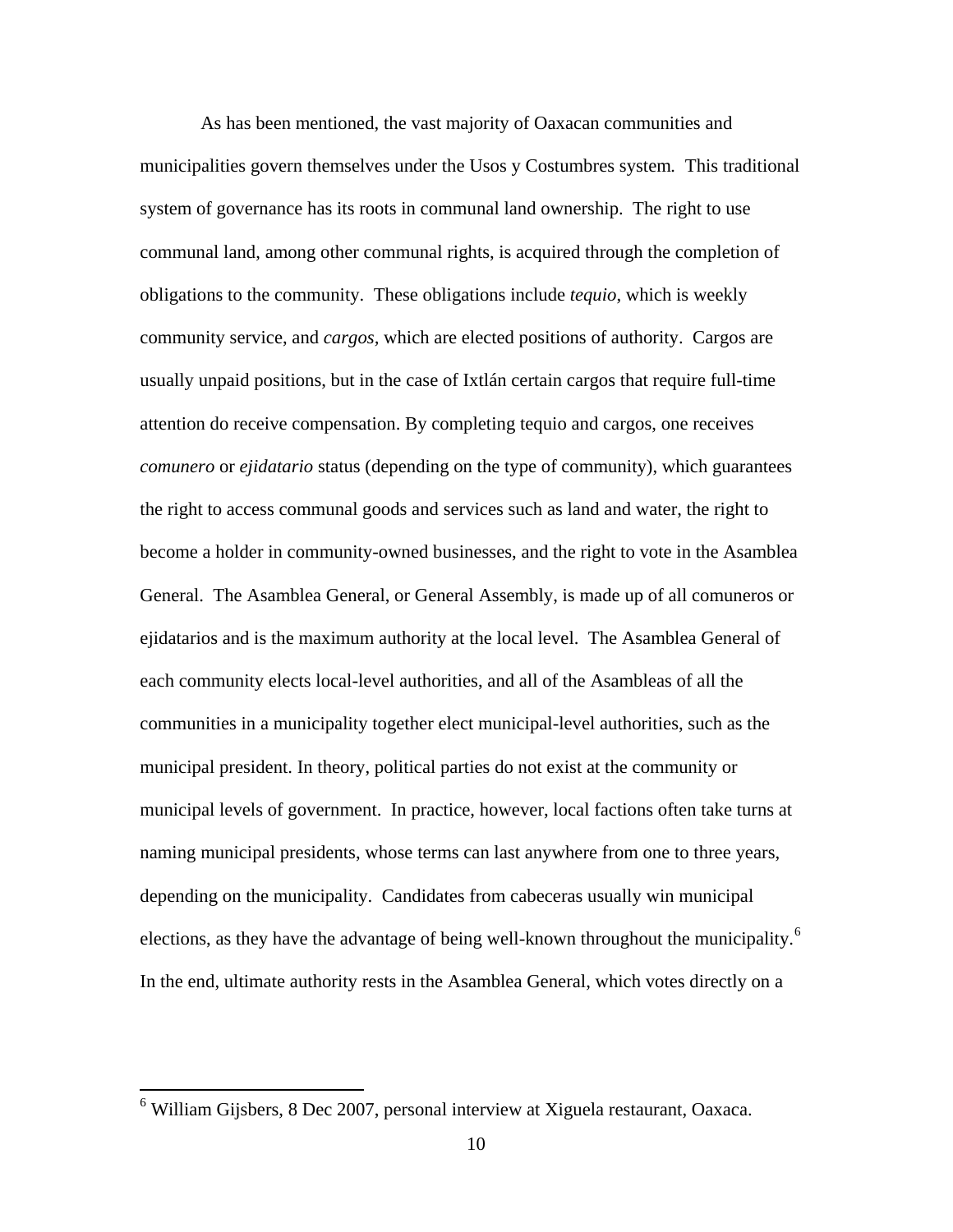number of issues and has the power to remove elected officials from office if they fail to act in the interests of citizens.

In most cases, comuneros or ejidatarios are male heads-of-household. Few women take part in cargos and tequios, often because these require hard physical labor, and thus few women become comuneros or ejidatarios. Additionally, it is often difficult for men not born in the community to achieve comunero status. These factors limit the extent of democracy under the Usos y Costumbres system.<sup>[7](#page-10-0)</sup>

In relation to forest management, there are several other local political institutions that are important to understand. In the case of Ixtlán as well as many other communities, the Comisariado de Bienes Comunales (Commission of Common Goods) is the local office responsible for overseeing the use and protection of communal resources and the operation of any existing community-owned businesses. The president and treasurer of the Comisariado are named directly by the Asamblea General, while the secretary is hired independently. The area of jurisdiction of Comisariados can vary. In many cases, such as that of Ixtlán, each community has its own Comisariado. In other cases, however, multiple communities share a single Comisariado. $8$ 

Two other local government institutions that are important to understand are the Consejo de Vigilancia and the Comisión Asesora. Like the Comisariado, the members of both these groups are named by the Asamblea General. The Consejo de Vigilancia (Vigilance Council) is made up of five members and is charged with watching over and evaluating the work of the Comisariado. The Comisión Asesora (Advisory Commission, also known as Consejo de Ancianos [Council of Elders]) is charged with helping the

<span id="page-10-0"></span><sup>&</sup>lt;sup>7</sup> Mitchell, "Environmental Governance in Mexico," 547-548.

<span id="page-10-1"></span><sup>&</sup>lt;sup>8</sup> William Gijsbers, 8 Dec 2007, personal interview at Xiguela restaurant, Oaxaca.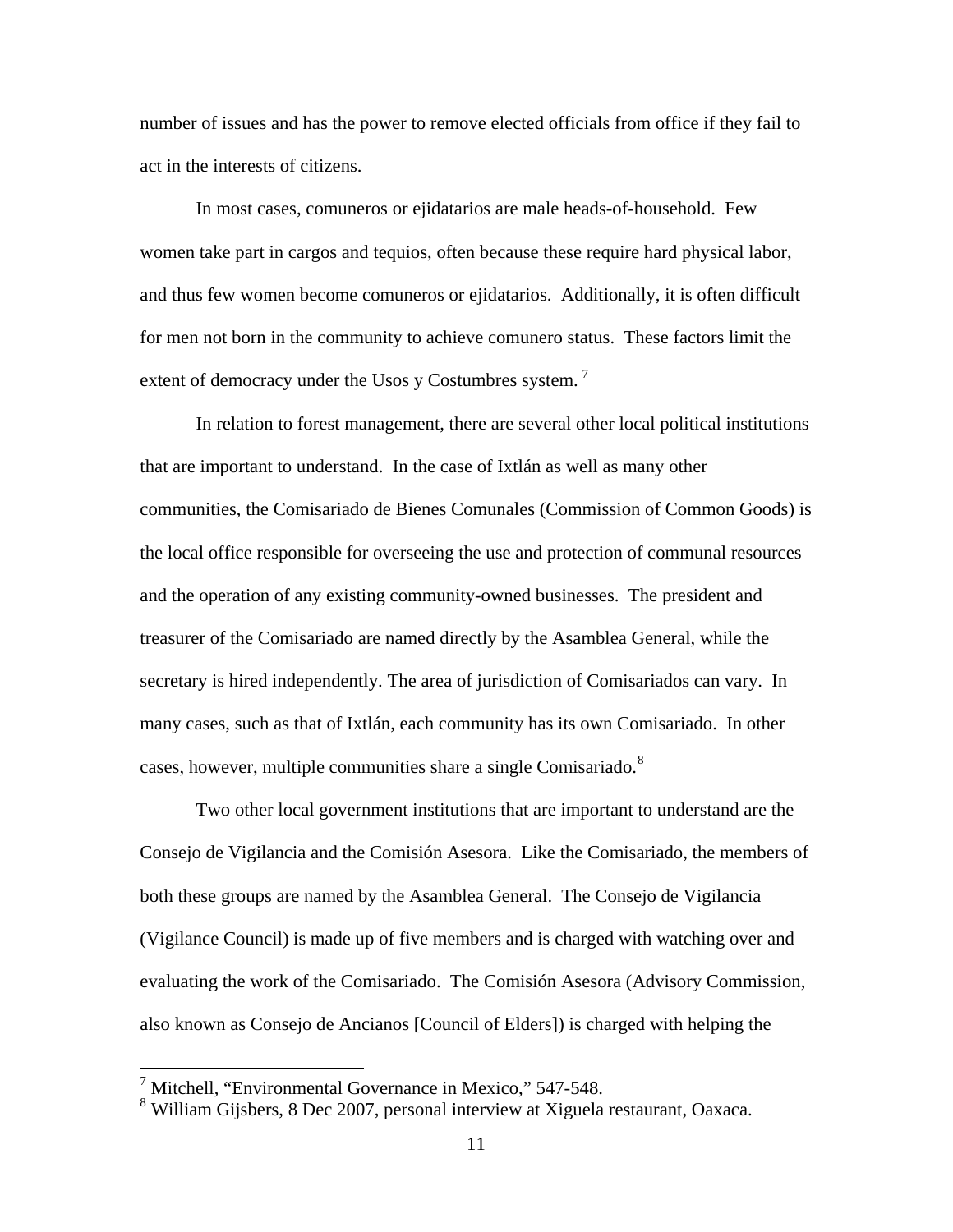Comisariado to carry out its duties and with advising the Asamblea General during its periodic meetings. Although the Comision Asesora's 20 members were traditionally all elders, Ixtlán's Comisión today contains a mix of youth, teachers, trained professionals, and elders.<sup>[9](#page-11-0)</sup>

Communities that officially engage in lumber operations, such as Ixtlán and Capulalpam, administer their forests under management plans approved by the Asamblea General. Management plans stipulate norms about the maximum amount and types of wood to be extracted annually, who is entitled to engage in logging operations, which areas are to be logged and which areas are to be conserved, the reforestation activities to take place, the creation of logging roads, and other relevant subjects. Most management plans are for 10 years.[10](#page-11-1) Management plan proposals are first analyzed by the Comisariado and are then taken to the Comisión Asesora for further examination. If a proposal successfully passes through these filters, it is taken to Asamblea General, which votes on whether or not to approve it.<sup>[11](#page-11-2)</sup> However, before a management plan is put into effect, it must also be approved by the federal regulatory agency, the Secretary of the Environment and Natural Resources (SEMARNAT). SEMARNAT evaluates management plans on the basis of their social and environmental impacts.<sup>[12](#page-11-3)</sup> In this sense, the federal government maintains a role in the oversight of community forests.

While SEMARNAT is the normative body, it is the role of the National Forest Commission (CONAFOR) to execute programs related to the conservation, reforestation, and sustainable use of forests. CONAFOR is an inter-departmental institution in which

<span id="page-11-0"></span><sup>&</sup>lt;sup>9</sup> Edilberto López Pérez, 26 Nov. 2007, personal interview at Ecoturixtlán office, Ixtlán. <sup>10</sup> Lilia Pérez, 21 Nov 2007, personal interview at CONAFOR office, Ixtlán.

<span id="page-11-2"></span><span id="page-11-1"></span> $11$  Luis Pacheco, 28 Nov. 2007, personal interview at Comisariado Office, Ixtlán.

<span id="page-11-3"></span> $12$  Armando Vargas, 15 Nov 2007, personal interview at SEMARNAT office, Ixtlán.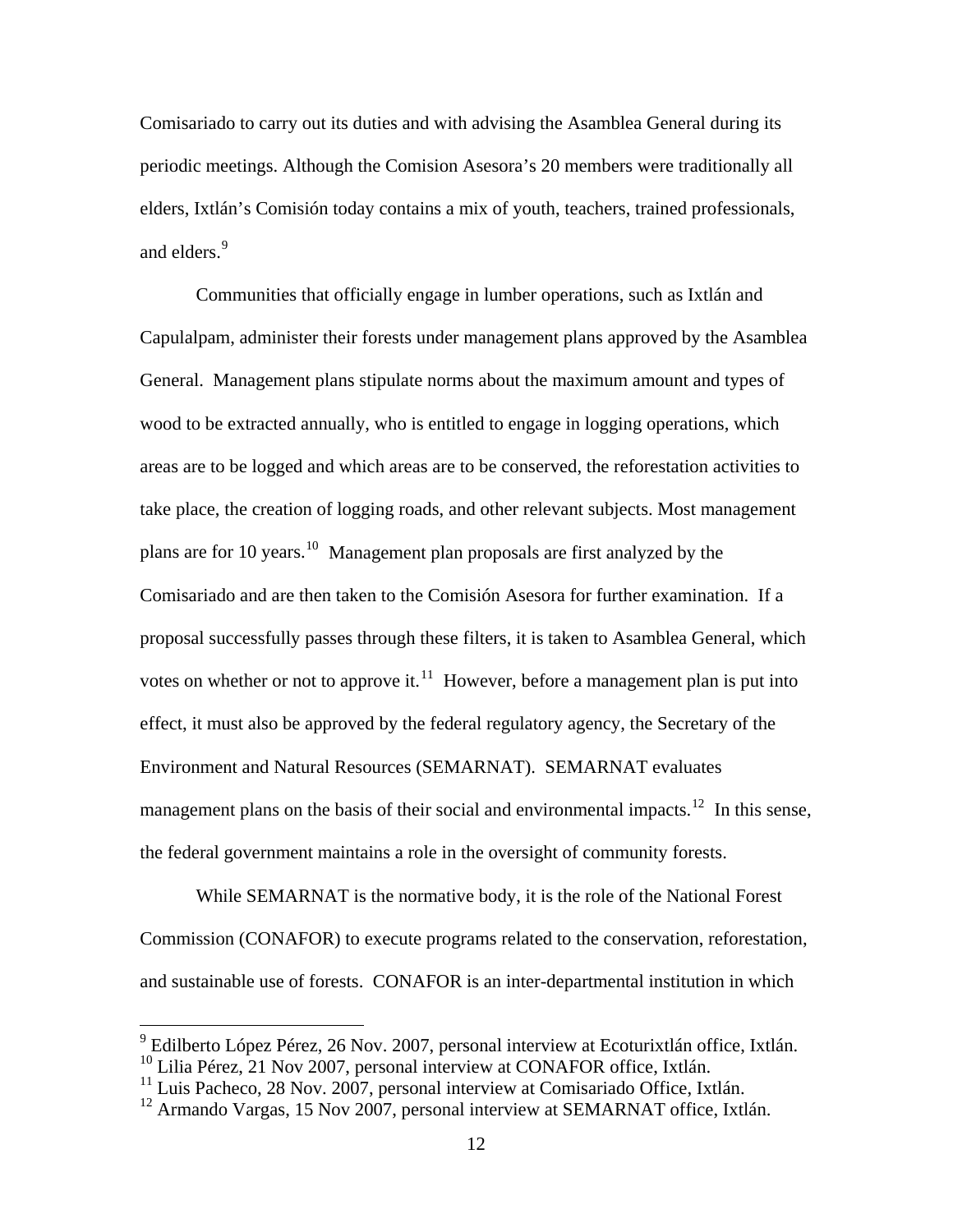various federal secretariats such as SEMARNAT take part. CONAFOR has a multitude of different programs for different types of forest-related projects. I spent part of my project period volunteering in the CONAFOR nursery in Ixtlán, which is part of a program to promote reforestation in conservation areas (in areas of timber extraction, management plans require that communities carry out reforestation on their own).<sup>[13](#page-12-0)</sup> Another CONAFOR program, the Project for Conservation and Sustainable Management of Forest Resources in Mexico (PROCYMAF), is specifically dedicated to community forestry. Created in 1998, PROCYMAF is funded by the World Bank, which gives it some autonomy from other government institutions.<sup>[14](#page-12-1)</sup> PROCYMAF's projects include conservation, reforestation, and the support of communal businesses related to timber and non-timber forest products (NTFPs).<sup>15</sup>

 After learning about the roles of SEMARNAT and CONAFOR, I became interested to find out what local people's opinions of them are. Specifically, is it felt that SEMARNAT's regulatory role limits the autonomy of the community in forest decisionmaking? Likewise, does the acquisition of support from CONAFOR or other federal or state institutions involve requirements that affect local decision-making about forest use?

 When I asked interviewees to rate the level of autonomy in forest decisionmaking, each one made a point of emphasizing that the maximum authority in decisions about the use of natural resources is the Asamblea General. Because the Asamblea is made up of all comuneros or ejidatarios and does not include anyone from outside the

<span id="page-12-0"></span><sup>&</sup>lt;sup>13</sup> Juan Marcial López, 22 Nov 2007, personal interview at CONAFOR nursery, Ixtlán.

<span id="page-12-1"></span> $14$  William Gijsbers, 8 Dec 2007, personal interview at Xiguela restaurant, Oaxaca.

<span id="page-12-2"></span><sup>&</sup>lt;sup>15</sup> William Gijsbers, "Los Nueve Años de PROCYMAF: Usos y Costumbres Del Manejo Forestal," *Ecología*, 24 August 2007.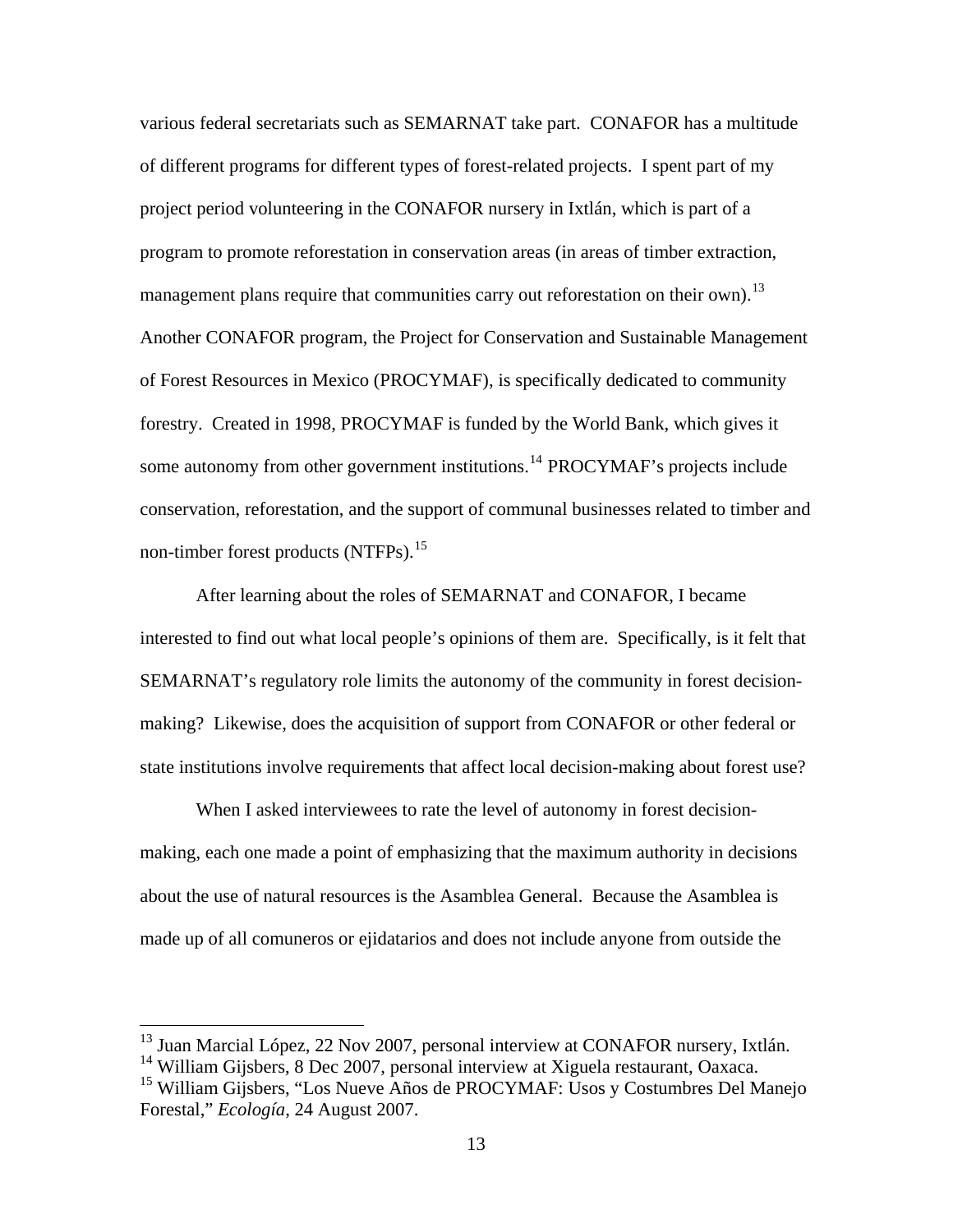community, it is hard for outside forces to influence the Asamblea's decisions.<sup>[16](#page-13-0)</sup> Interestingly, when asked about autonomy, none of the interviewees mentioned the role of the federal or state government unless I asked them specifically about it. Perhaps this is because federal and state regulations are rarely in conflict with the wishes of the community. When I asked Luis Pacheco, the President of Ixtlan's Comisariado, how the uses of the forest would change if SEMARNAT did not impose any regulations, he told me: "I don't that they would change, because the communities are conscious of the need to conserve the forests because they are sources of income…if SEMARNAT did not impose regulations, the communities would still manage the forests very well." In many cases, communities extract less timber than is permitted by SEMARNAT – for example, the communities of Ixtlán, Capulalpam, Santiago Xiaqui, La Trinidad Ixtlán, and Santiago Comaltepec regularly cut only 80% to 90% of the permissible volume.<sup>[17](#page-13-1)</sup> Because federal regulations are often less stringent than communities' standards, it seems that they usually do not hinder community autonomy in forest decision-making.

 When I asked interviewees about their opinions of CONAFOR and similar government programs, responses varied. On the one hand, federal government programs such as PROCYMAF have provided valuable support in reforestation, conservation, and investment projects.<sup>[18](#page-13-2)</sup> At times, however, the amount of support received from government programs for investment projects, such as sawmills, represent a small portion

<span id="page-13-0"></span><sup>&</sup>lt;sup>16</sup> Luis Pacheco, 28 Nov 2007, personal interview at Comisariado office, Ixtlán.

<span id="page-13-1"></span> $17$  Eusebio Roldan, 28 Nov 2007, personal interview at UZACHI office, Capulalpam.

<span id="page-13-2"></span><sup>18</sup> Gijsbers, "Los Nueve Años de PROCYMAF," 1-2.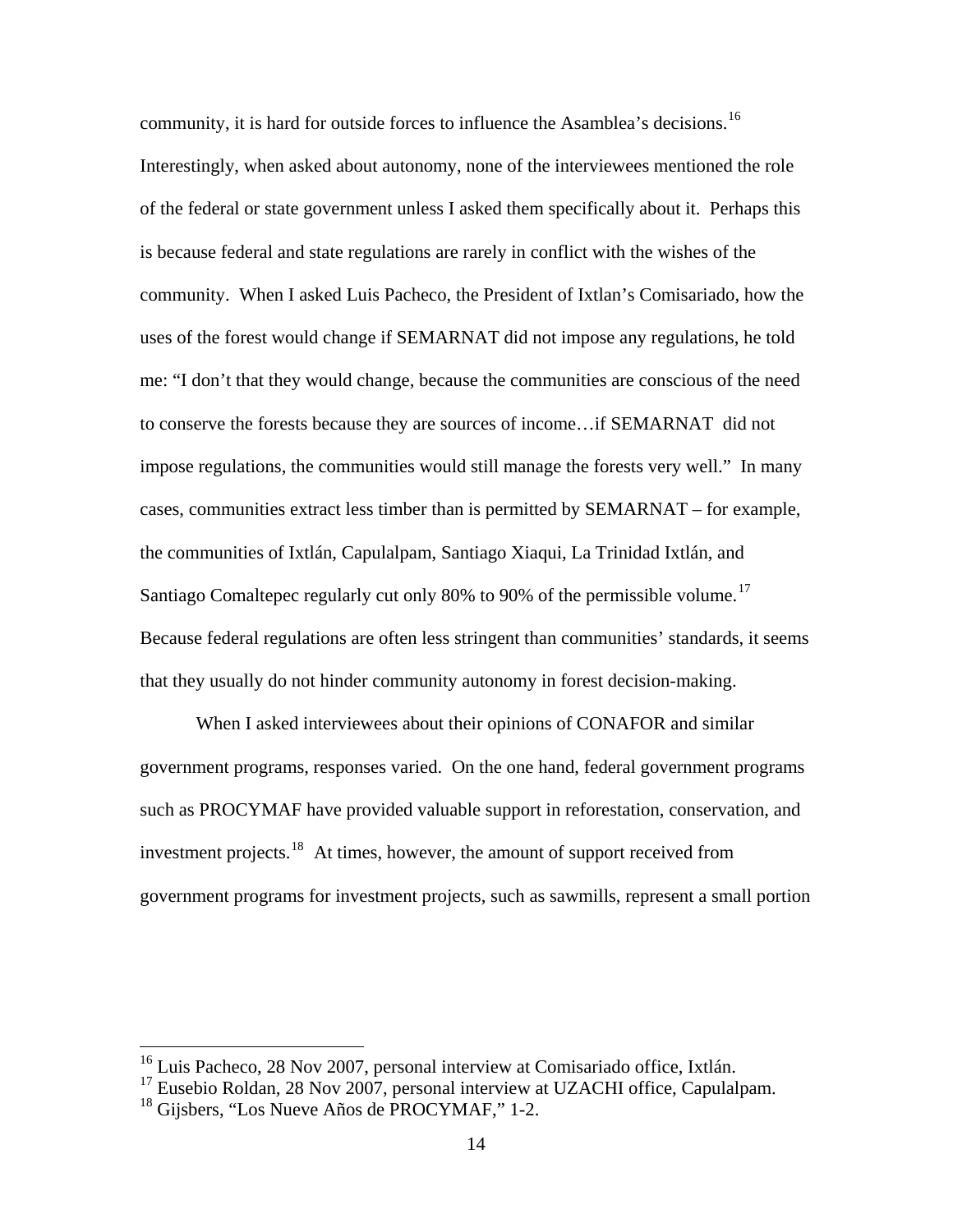of total costs. This benefits communities like Ixtlán that are able to foot the rest of the bill, but does not help communities with few capital resources.<sup>[19](#page-14-0)</sup>

When asked about the application requirements for receiving support from government programs, many interviewees mentioned the amount of bureaucracy involved. Forms such as a register of comuneros, studies of environmental and social impacts, and the *carpeta básica*, or "basic folder" of all the community's land deeds, are often required.<sup>[20](#page-14-1)</sup> These requirements can present not only a hassle, but also a barrier to some communities. Edilberto López Pérez, the former President of Ixtlán's Comisariado, told me that for many poor, remote communities, the costs of conducting impact studies, and on top of that traveling to and from the capital to visit government offices, are too much to bear. Another common problem is the carpeta basica requirement, which prevents communities with land conflicts from receiving support. Land conflicts between communities are very common in Mexico. Texas, for example, has a long-standing land dispute with its cabecera, San Felipe Usila, which has prevented it from applying for government programs.[21](#page-14-2)

Although the bureaucracy involved in applying for government programs is a serious problem, it does not appear that requirements for government programs hinder communities' autonomy in forest decision-making. First of all, it is a community's own choice whether or not to apply for government programs, and thus to fulfill the requirements. Secondly, the problems with the requirements involve paperwork and travel expenses more than anything else. None of the interviewees said that receiving aid

<sup>&</sup>lt;sup>19</sup> Edilberto López Pérez, 26 Nov. 2007, personal interview at Ecoturixtlán office, Ixtlán.

<span id="page-14-1"></span><span id="page-14-0"></span><sup>20</sup> Amado Pacheco, 30 Nov 2007, personal interview at Ecoturixtlán office, Ixtlán.

<span id="page-14-2"></span> $21$  San Tomás Texas residents, 5 Dec 2007, group interview in Texas.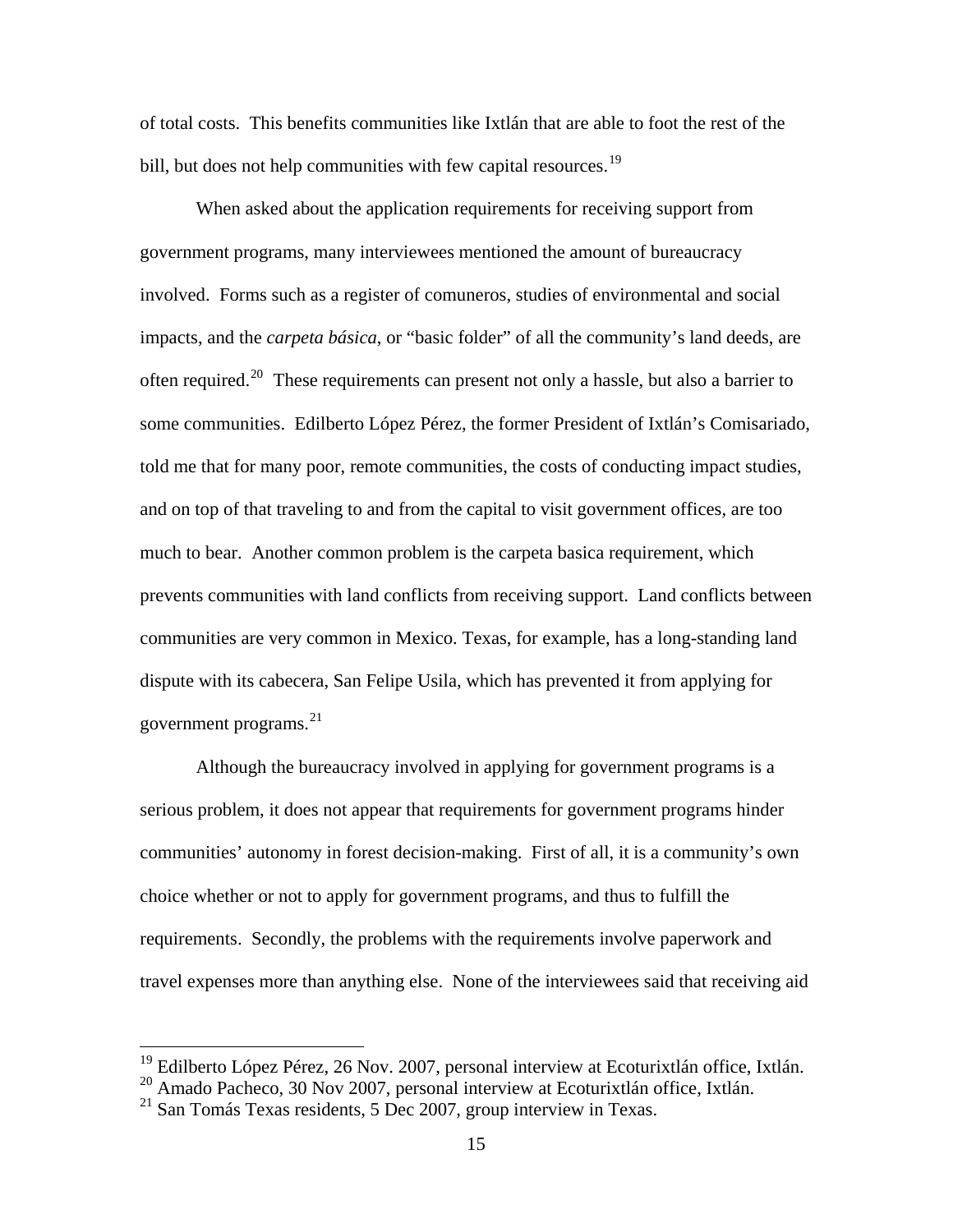from government programs had required the community to make unwanted changes to its forest policies.

Another important factor to consider when examining autonomy is the various networks of forest-based communities. One example is the Unión Zapoteca Chinanteca (UZACHI), a union of three Zapoteca communities in the Sierra Norte and one Chinanteca community, headquartered in Capulalpam. These communities joined together in 1989 in response to the government's failure to provide adequate forestry advisory services. At the time, a single government forester was responsible for advising all the communities of the Sierra Norte region of Oaxaca. UZACHI responded by employing their own team of experts, which continues to provide technical advice and assistance to its member communities. In addition, since 2001, UZACHI has conducted a program to train young people from communities all around the Sierra Norte to become forest technicians. The idea is that after completing 16 weeks of courses, the young forest technicians will return to their home communities and serve as mediators between government service providers and the community. Another one of UZACHI's activities is to hold periodic conferences in which member and non-member communities can share experiences and knowledge about forest issues. UZACHI's various programs aim to provide forest-based communities with a source of self-sufficiency and autonomy.<sup>[22](#page-15-0)</sup>

Another important network is the Union of the Communities of the Sierra Juárez (formerly known as the Comité Regional). This Union is made up of the Comisariados of 38 communities in the Sierra Norte, which meet monthly to discuss common issues and concerns. One important function of the Union is to share knowledge about opportunities

<span id="page-15-0"></span> $^{22}$  Eusebio Roldan, 28 Nov 2007, personal interview at UZACHI office, Capulalpam.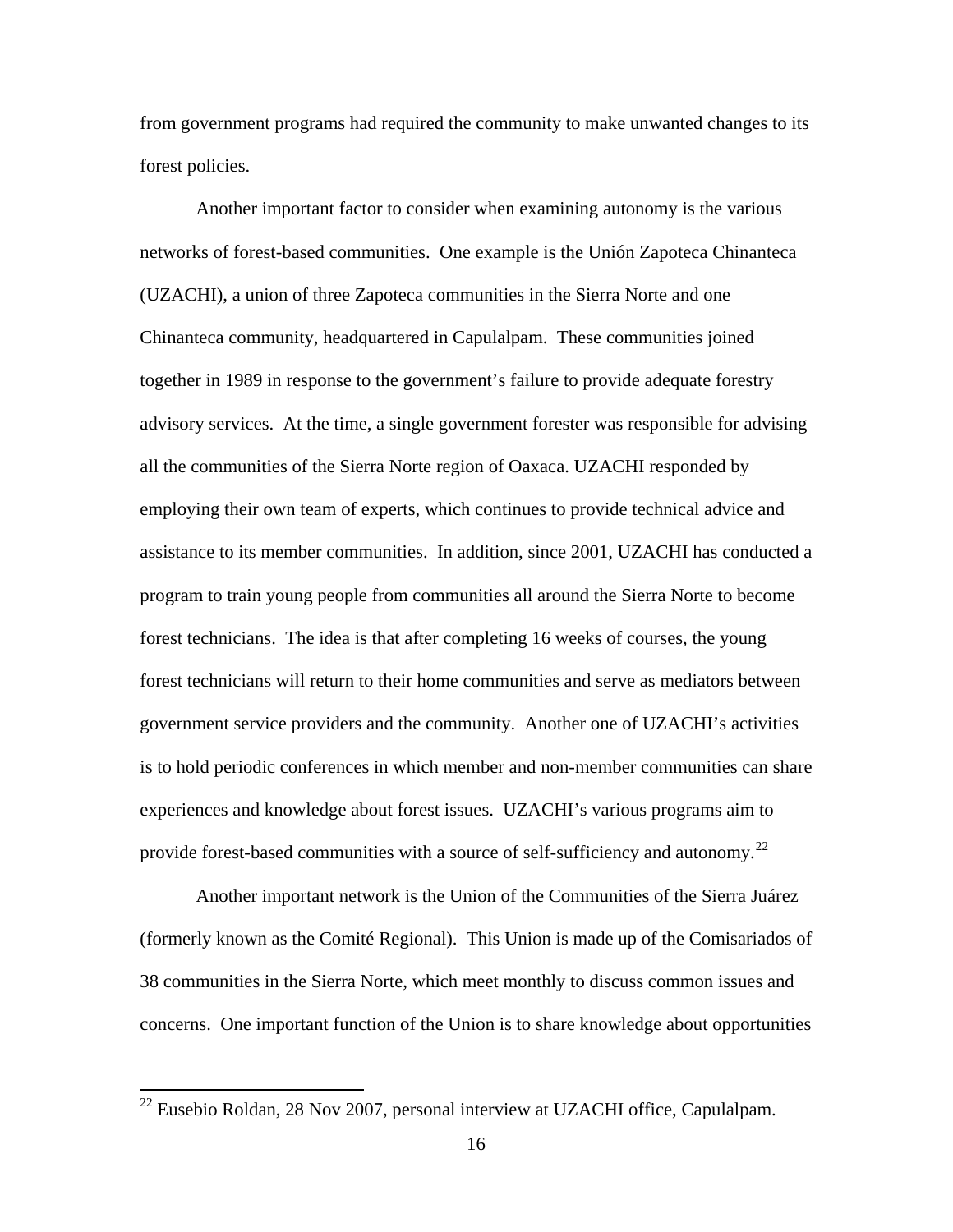for funding for forestry projects, both from the government and from non-governmental organizations. Additionally, the Union has allowed communities to unite politically in order to lobby the state and federal government. For example, the Union is currently working to win special tax breaks for community-owned businesses (such as Ixtlán's logging business), which are still subject to regular tax rates, despite the local social benefits they provide. In addition, the Union has been working to prevent the passage of a proposed state forest law that would remove responsibilities for administering forest resources from the hands of Comisariados and instead cede these responsibilities to officials at the municipal level.<sup>23</sup> Although this bill has not been passed, it poses a serious threat to autonomy because it would effectively remove control over forests from the community-level. Thus, by lobbying and creating awareness, the Union plays an important role in promoting community interests and maintaining autonomy.

 In conclusion, I think it is clear that decision-making about forests is highly autonomous. The Asamblea General is the maximum authority over the use of forest resources. Although the federal government maintains a regulatory role through SEMARNAT, its regulations are generally less stringent than community standards, and thus tend not to hinder autonomy. Likewise, government support programs do not appear to have a significant impact on autonomy because communities partake in these programs voluntarily and because the programs generally don't require unwanted changes in forest practices. Networks of communities such as UZACHI and the Union of Communities of the Sierra Norte play important roles in sharing knowledge between communities, improving self-sufficiency, and fighting threats to autonomy.

<span id="page-16-0"></span> $^{23}$  Luis Pacheco, 28 Nov 2007, personal interview at Comisariado office, Ixtlán.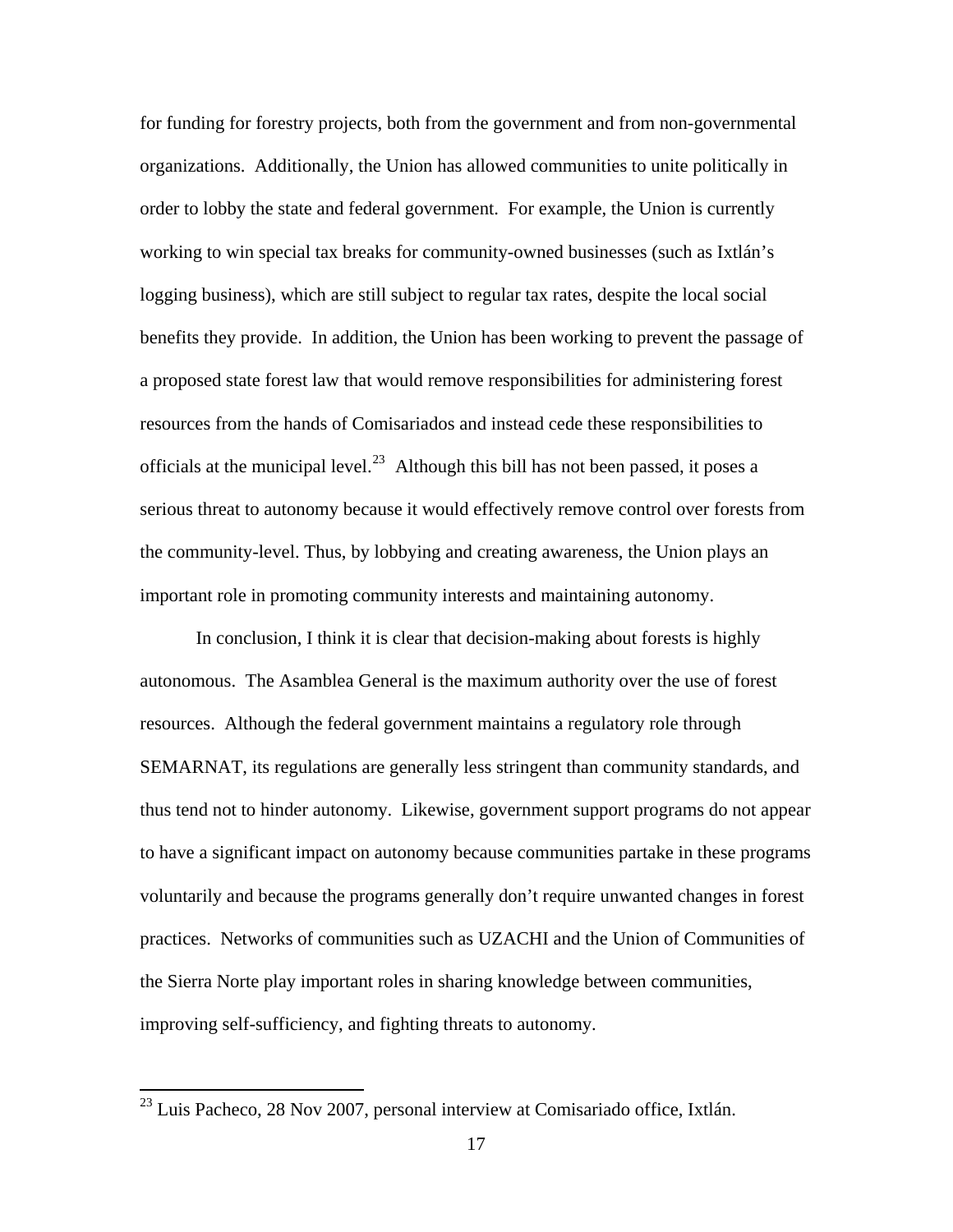#### **The Economic Importance of Forest Autonomy**

 As has been mentioned, during the period of concessions, communities in the Sierra Norte benefited little while parstatal companies like FAPATUX exploited their forests, degrading the natural resource base in the process. However, since gaining control over local forest use, communities in the Sierra Norte have used sustainable methods to exploit their forests' timber and non-timber forest resources and generate employment and profits that stay in the community.

 Ixtlán has one of the most successful community-owned logging businesses in the country. The Unidad Comunal Forestal Agropecuaria y de Servicios (UCFAS), as it is known, employs over 200 people from Ixtlán and seven neighboring communities in its processes of logging, reforestation, milling, and furniture construction. A newlyconstructed industrial park on the edge of town contains one of UCFAS's two sawmills, two drying ovens from Italy, and a high-tech furniture factory. A computerized tree nursery, which is expected to produce 500,000 seedlings annually, is currently under construction. The majority of the funds for these investments were provided by the community of Ixtlán, but the state and federal government have also made contributions.  $24$ 

 UCFAS sells unmilled wood, milled wood, and furniture. Although it has the capacity to process all of the timber it cuts, UCFAS sells about 20% of its wood unmilled for use as cellulose. Of the 80% that is milled, about 60% is then used in the furniture factory. UCFAS has distributors for its milled wood in the states of Mexico DF, Vera

<span id="page-17-0"></span> $^{24}$  Victor Vargas Ramírez, 29 Nov 2007, interview at UCFAS office, Ixtlán.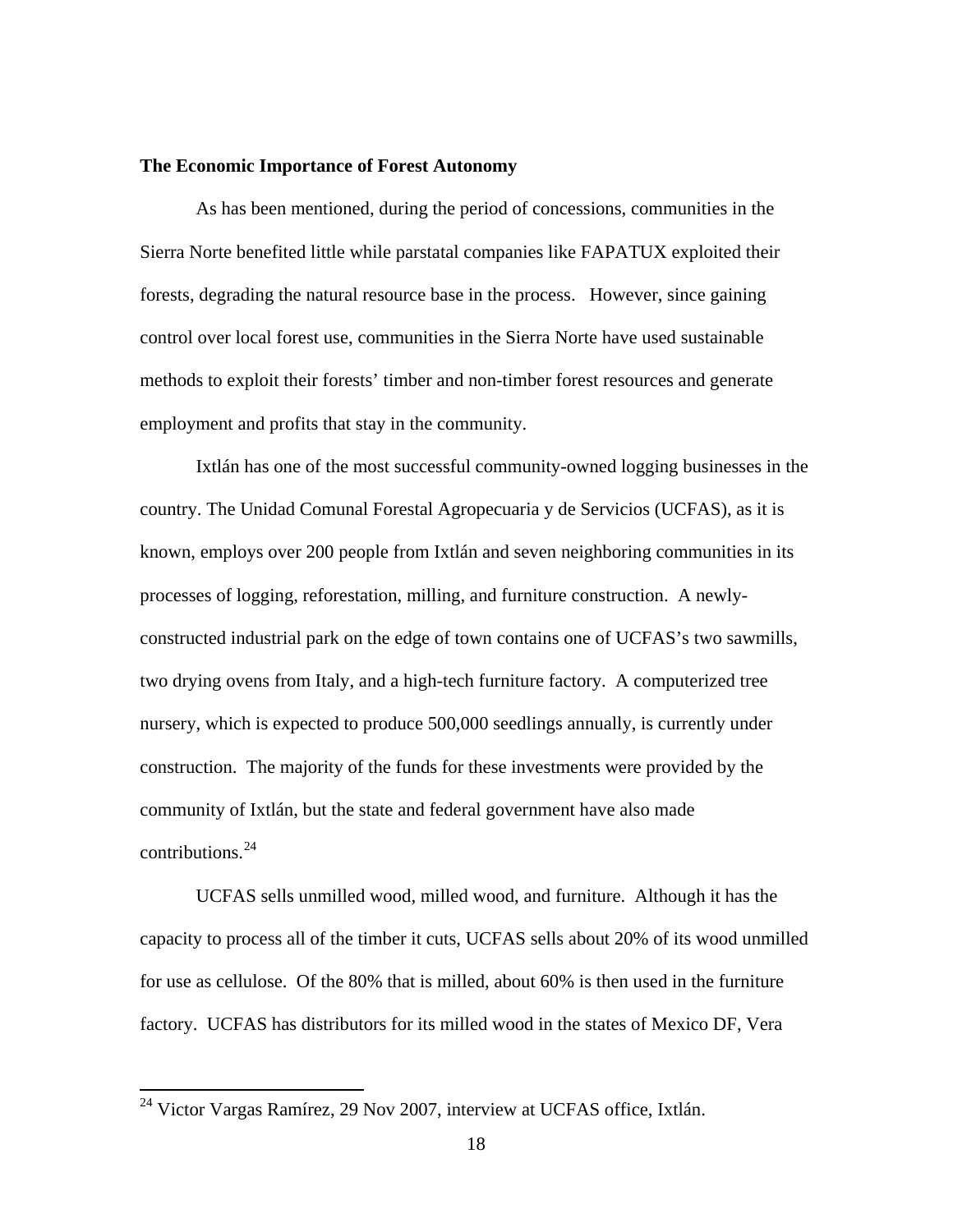Cruz, Oaxaca, and Tabasco. Its furniture sales, on the other hand, are currently mostly in-state. In order to increase furniture sales, Ixtlán, Pueblos Mancomunados (a commonwealth of communities in the Sierra Norte), and Textitlán (a community in the Sierra Sur region), formed TIP Furniture Company in  $2006$ <sup>[25](#page-18-0)</sup> TIP sells its products in three retail locations in Oaxaca city, and also won a \$10 million peso contract with the Oaxaca Institution for Public Education to provide school desks and chairs last year.<sup>[26](#page-18-1)</sup> However, Edilberto López Pérez, the former President of Ixtlán's Comisariado, told me that UCFAS has since lost this contract due to political favoritism. Ixtlán did not support the Institutionalized Revolutionary Party (PRI) in the past regional elections and subsequently lost the contract.

 UCFAS is certified for its sustainable logging practices by SmartWood on behalf the Forest Stewardship Council.<sup>[27](#page-18-2)</sup> This is one of the most stringent, well-recognized international sustainability certifications.<sup>[28](#page-18-3)</sup> In accordance with Ixtlán's management plan, UCFAS carries out extensive reforestation activities. It also uses sawmill waste to power its drying ovens. Victor Vargas Ramírez, the industrial park's coordinator, told me that although the SmartWood certification has helped with sales to a certain extent, there is still a lack of consumer responsibility in Mexico – most consumers don't pay attention to where their wood comes from.

As a community-owned business, UCFAS is a "social business." As Eusebio Roldán, the director of UZACHI, told me: "One of the principles of our communities is

<span id="page-18-0"></span><sup>25</sup> William Gijsbers, "Mueblería TIP Muestra Fuerza Comunitaria," *Ecología*, 26 Jan 2007.

<span id="page-18-1"></span><sup>&</sup>lt;sup>26</sup> Victor Vargas Ramírez, 29 Nov 2007, personal interview at UCFAS office, Ixtlán.

<span id="page-18-2"></span> $^{27}$  Enriqueta Jimínez, 15 Nov 2007, personal interview at UCFAS office, Ixtlán.

<span id="page-18-3"></span><sup>&</sup>lt;sup>28</sup> Mitchell, "Environmental Governance in Mexico," 526.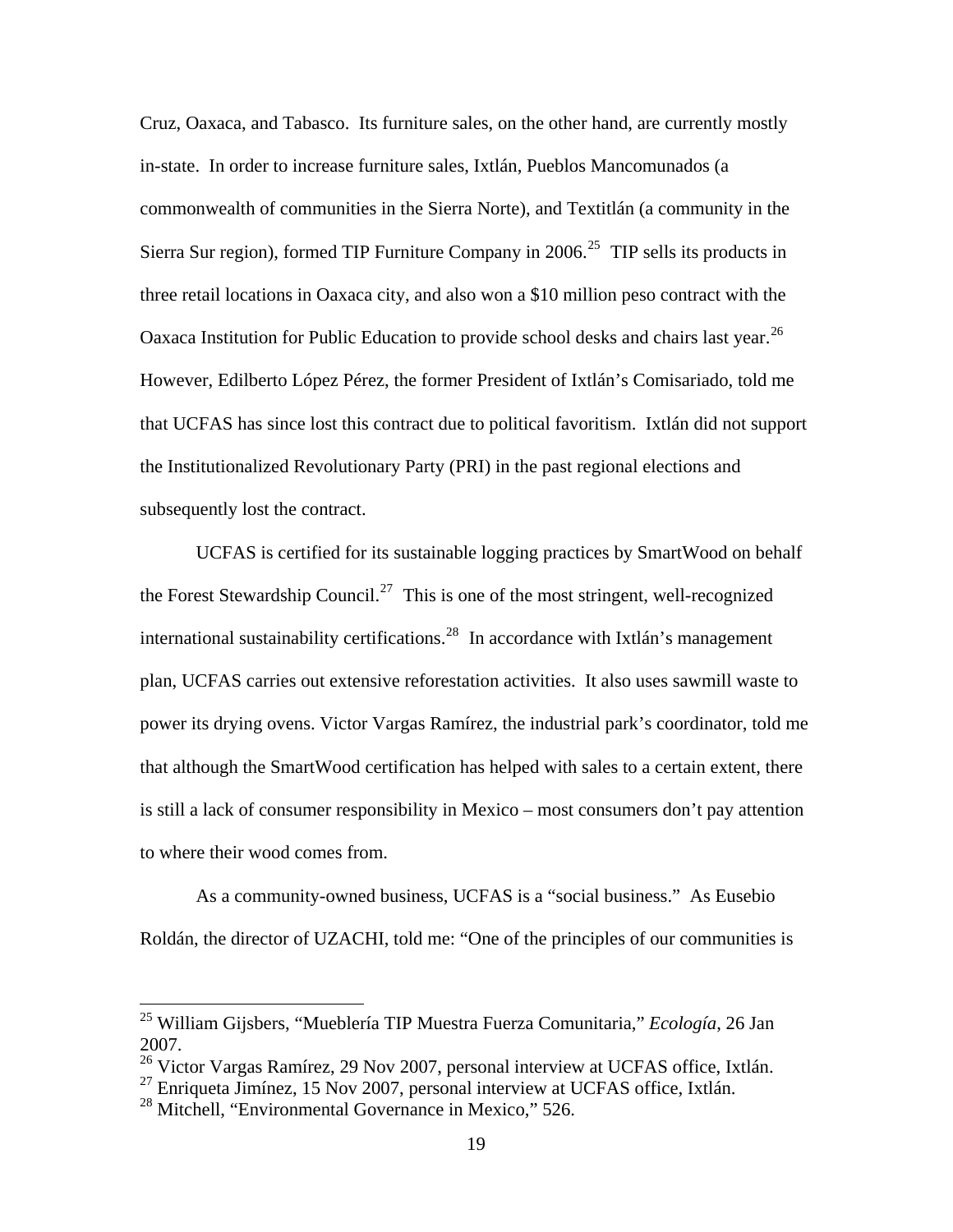to not be completely business-minded. Here we have social businesses, with social characteristics…They serve to satisfy the necessities we have as communities, such as healthcare, water, electricity, and schools." UCFAS must answer to the Comisariado de Bienes Comunales, the Consejo de Vigilancia, and, ultimately, the Asamblea General. Its profits are divided between reforestation efforts (30%), redistribution to employees (10%), investments (30%), and allocation to the Comisariado (30%). It provides a major source of funding for the Comisariado. In fact, municipal authorities have occasionally come to the Comisariado to ask for funding for the municipal-level government. The Comisariado may also redistribute the profits equally among comuneros. Despite these important social characteristics, however, community-owned businesses like UCFAS are subject to the same tax rates as privately owned businesses. As mentioned, the Union of Communities of the Sierra Norte has been pressing for tax breaks for community-owned businesses. [29](#page-19-0) Other communities in the Sierra Norte have also organized community logging and milling operations, but UCFAS has been one of the most successful.

Servicios Técnicos Forestales (Technical Forest Services) is another important forestry-related community business in Ixtlán. Like UZACHI, Servicios Técnicos is charged with providing professional advice and assistance to the community and specifically to the Comisariado in executing its forest management plan. Reforestation is one important area of Servicios Técnicos' work. Although Ixtlán's forests were originally mostly pine, logging of pine species, particularly during the period of FAPATUX's concession, has left a majority of less-desirable oak species in many areas. In order to combat this problem, Servicios Técnicos has recently been promoting the use

<span id="page-19-0"></span> $^{29}$  Luis Pacheco, 28 Nov 2007, personal interview at Comisariado office, Ixtlán.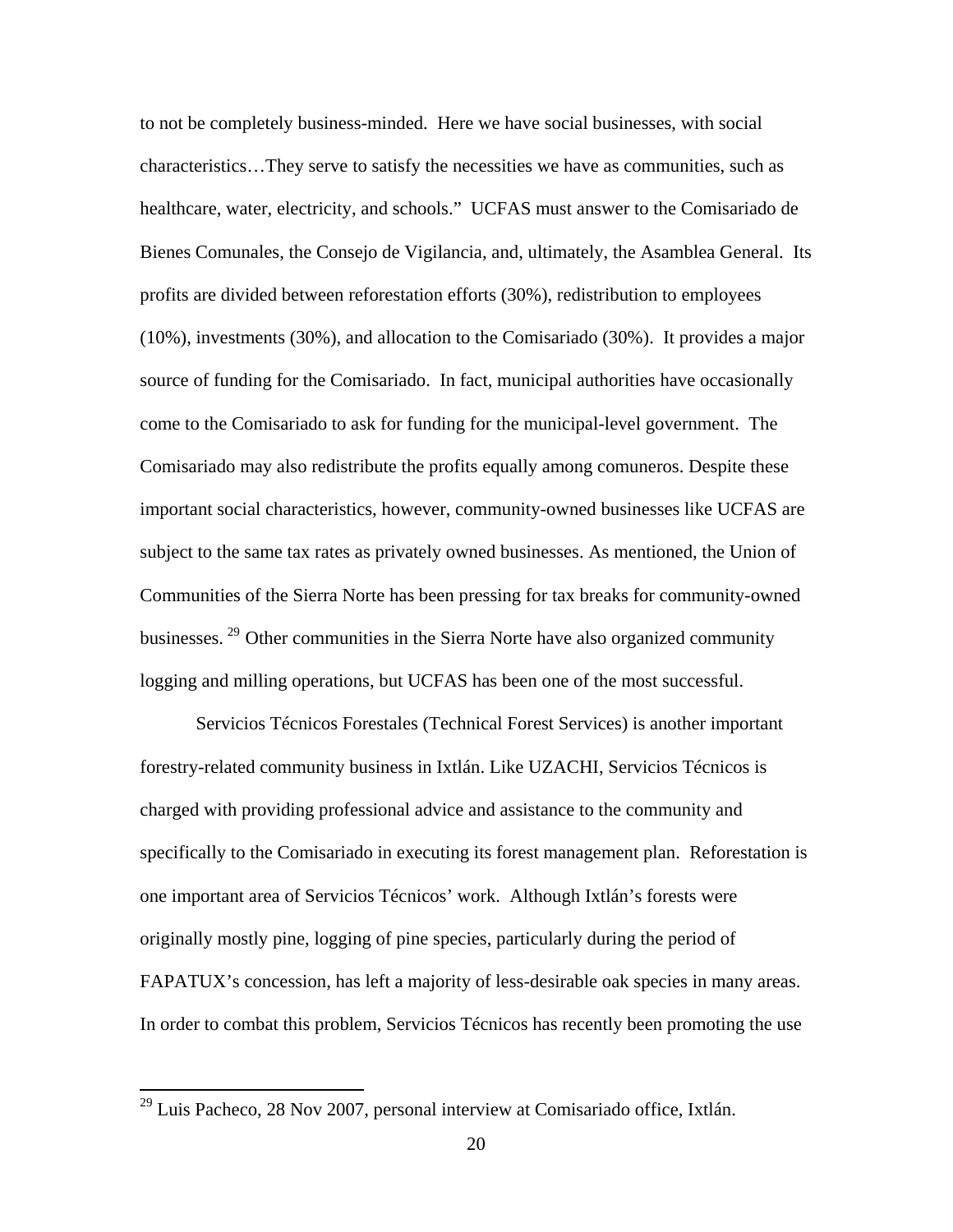of the technique *mataraza*, or small-area clear-cuttings followed by long periods of natural regrowth. Mataraza does not involve planting trees, but instead relies on the natural dispersion of seeds from surrounding areas, creating forests with a plurality of tree species. Another important function of Servicios Técnicos is in preventing forest fires. It promotes awareness of forest fire risks and maintains two vigilance towers manned by comuneros during the high-risk season from March through May.<sup>[30](#page-20-0)</sup> In the case of a fire, specialists from CONAFOR's anti-forest fire program come in to help organize efforts.<sup>[31](#page-20-1)</sup> However, the community provides the majority of the labor in fighting forest fires as well as in keeping vigilance, a demonstration of its self-sufficiency in protecting its forests. Like UCFAS, Servicios Técnicos is a community business. It is supported financially by the community and must ultimately answer to the Asamblea General.

In addition to timber, forests in the Sierra Juárez provide a number of non-timber forest products (NTFPs) such as water, resin, medicinal and ornamental plants, and mushrooms. UZACHI has been working with women in its member communities to promote the sustainable collection of certain ornamental plants and edible mushrooms for personal use and sale. For example, a white mushroom species that is collected during the rainy season is being sold to buyers in Mexico City as well as Japan (exportation takes place through a middle man in Oaxaca, but UZACHI is working to organize direct sales). UZACHI also promotes the cultivation of a second type of mushroom and the collection of the ornamental plant *Bromelia* from the wild. *Bromelia* and other ornamental plants

<span id="page-20-0"></span><sup>&</sup>lt;sup>30</sup> Julio Ruiz Aquino, 27 Nov 2007, personal interview at Servicios Técnicos Forestales office, Ixtlán.

<span id="page-20-1"></span><sup>&</sup>lt;sup>31</sup> Eleazar Hernández and Esteban Villalobos, 21 Nov 2007, personal interview at CONAFOR office, Ixtlán.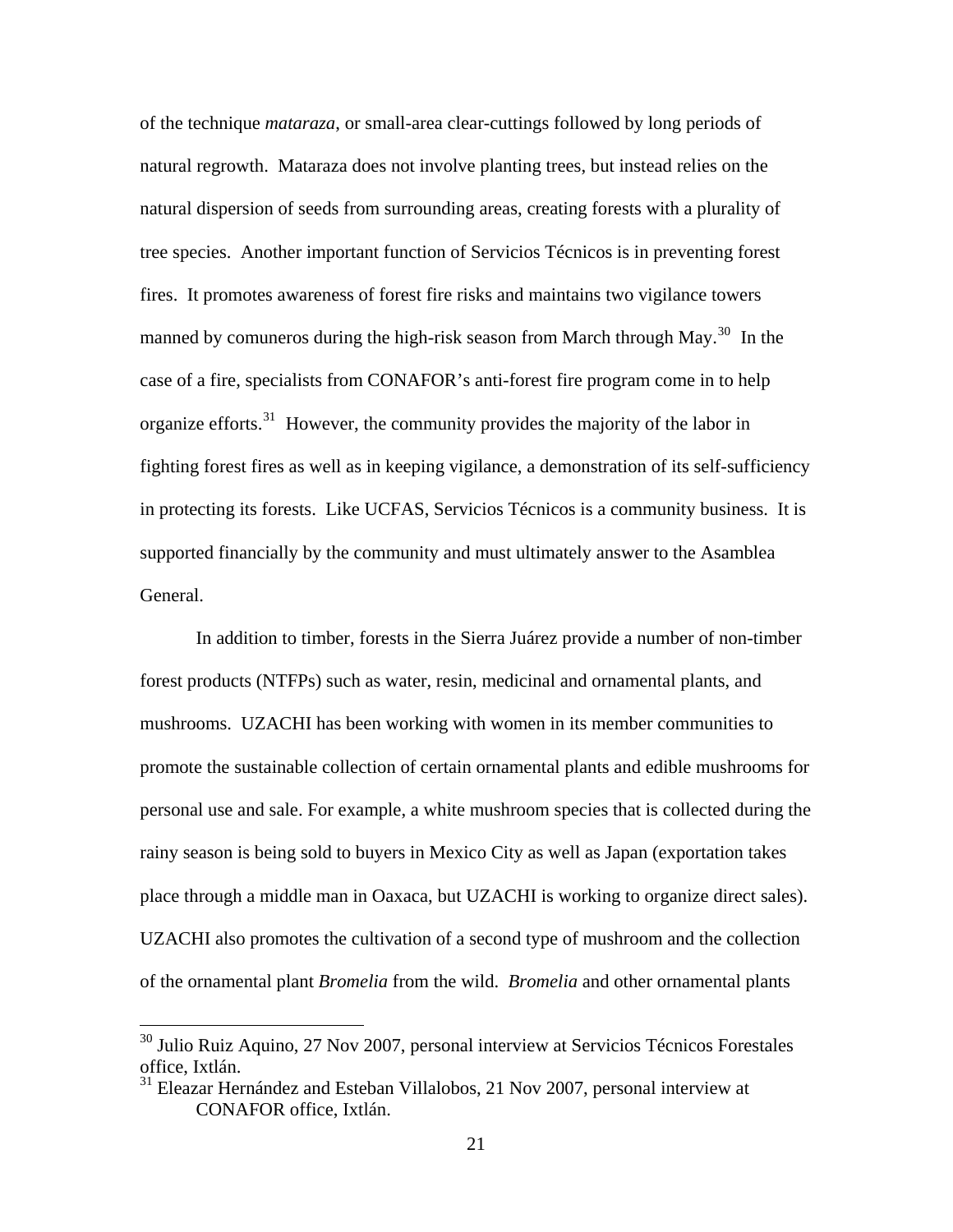from the Sierra Norte can be seen being sold on the streets of Oaxaca city during Christmastime. The collection of all wild plants and mushrooms is regulated under special management plans that require collectors to use sustainable practices.  $32$  This ensures that these resources will continue to be available in the future.

Another important NTFP is water. Forests play an important role in attracting rainfall, preventing evaporation, and protecting ground-water sources like springs. In addition to public use, several communities in the Sierra Norte have established businesses that bottle spring water. In Santa María Yavesía, for example, 33 community members pooled an initial investment of \$25,000 pesos to create the Cooperativo Yavesía water bottling business in 2000. Yavesía's Asamblea General has since been added as an associate in the business. The cooperative employs several young women from the community and provides cheap drink water locally. It also provides free water to the local school and health clinic. $33$ 

In addition to timber and NTFPs, communities can make money off of their forests by providing services such as ecotourism. Community ecotourism businesses are found in Ixtlán, Capulalpam, and the other communities of UZACHI. Ecoturixtlán, Ixtlan's ecotourism business, was founded in 1996 on the initiative of Gustavo Ramírez, a local biologist. Although it began by providing tours of the area's beautiful forests, Ecoturixtlán has since expanded its facilities and now offers a restaurant and cabins where guests can spend the night. Ecoturixtlán permanently employs 17 community members, most of whom are young people. As a community-owned business, part of its

<span id="page-21-0"></span> $32$  Lilia Pérez, 21 Nov 2007, personal interview at CONAFOR office, Ixtlán, and Eusebio Roldan, 28 Nov 2007, personal interview at UZACHI office, Capulalpam.

<span id="page-21-1"></span><sup>33</sup> William Gijsbers, "Agua Limpia en Un Pueblo Limpio," *Ecología*, Sep 2005.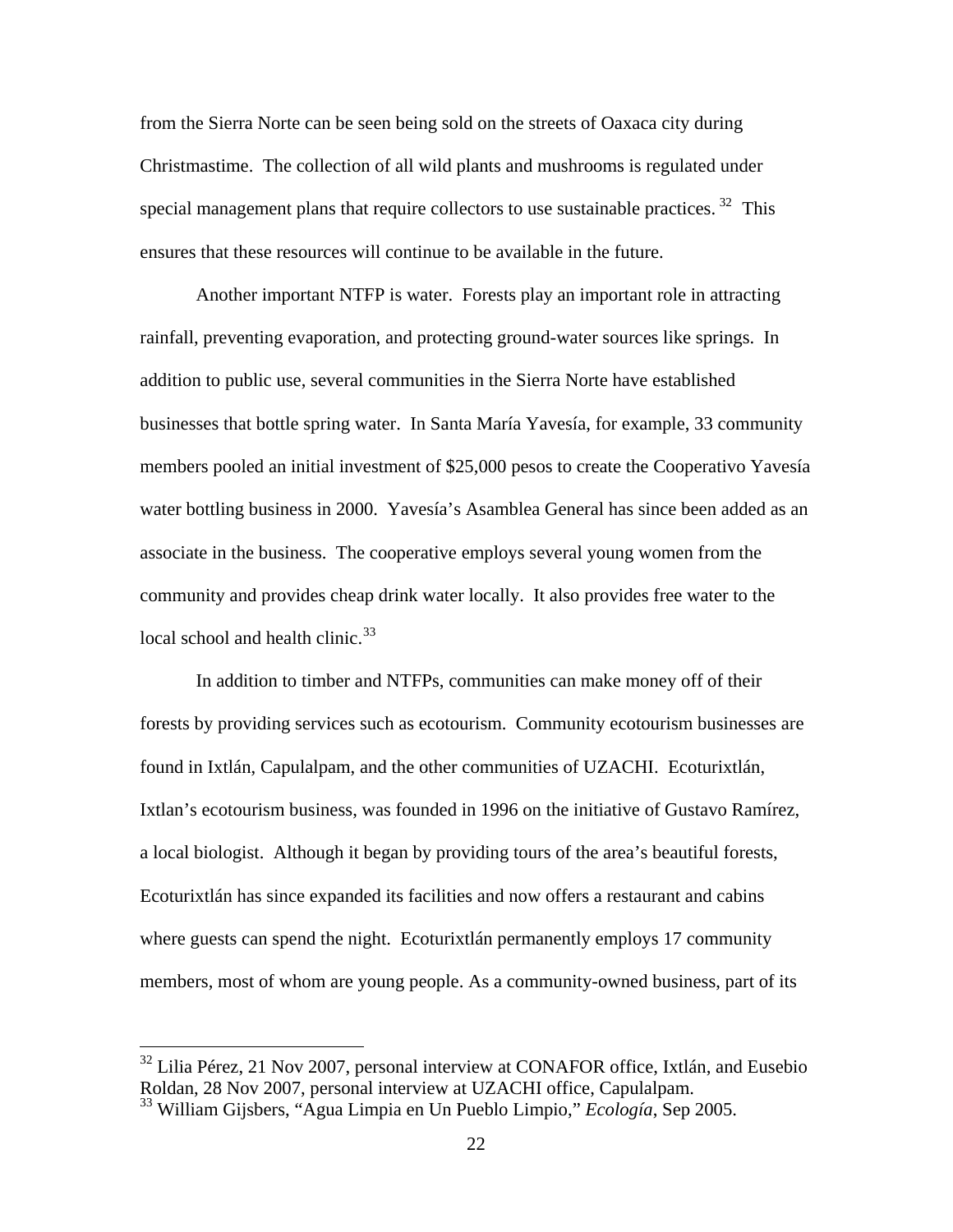profits is redistributed among comuneros, although it is currently recuperating recent investments.[34](#page-22-0)

The economic importance of autonomous forest control can be seen through the examples discussed. Since the end of the concessionary period, communities have retaken control over their forest resources, utilizing them through community-owned timber and non-timber forest businesses. These businesses provide important social benefits and opportunities for local employment, an alternative to migration.

#### **The Environmental Importance of Forest Autonomy**

 Autonomy is an important theme in conservation efforts in areas of high biological diversity throughout the world. In many cases, governments have established federally- or state-managed parks that evict local residents from the protected areas. This calls into question a number of ethical issues (does conservation justify evicting people?). Additionally, this top-down management strategy can in fact have negative consequences for conservation. In many federally protected areas, illegal logging is rampant due to corruption or lack of vigilance. However, when local communities become stakeholders in forests, they play an important role in conserving their own natural resources.<sup>[35](#page-22-1)</sup> This can be seen in the Sierra Norte region, whose wide range of climactic zones and biological diversity make it a priority region for conservation in Mexico. However, the region has no major federally- or state-protected areas. Instead, each community's Asamblea General directs forest use through its management plan, which dictates which areas are set aside for conservation and which areas are exploited for timber.

<sup>&</sup>lt;sup>34</sup> Amado Pacheco, 30 Nov 2007, personal interview at Ecoturixtlán office, Ixtlán.

<span id="page-22-1"></span><span id="page-22-0"></span><sup>&</sup>lt;sup>35</sup> James Robson, 23 Nov 2007, personal interview at restaurant in Capulalpam.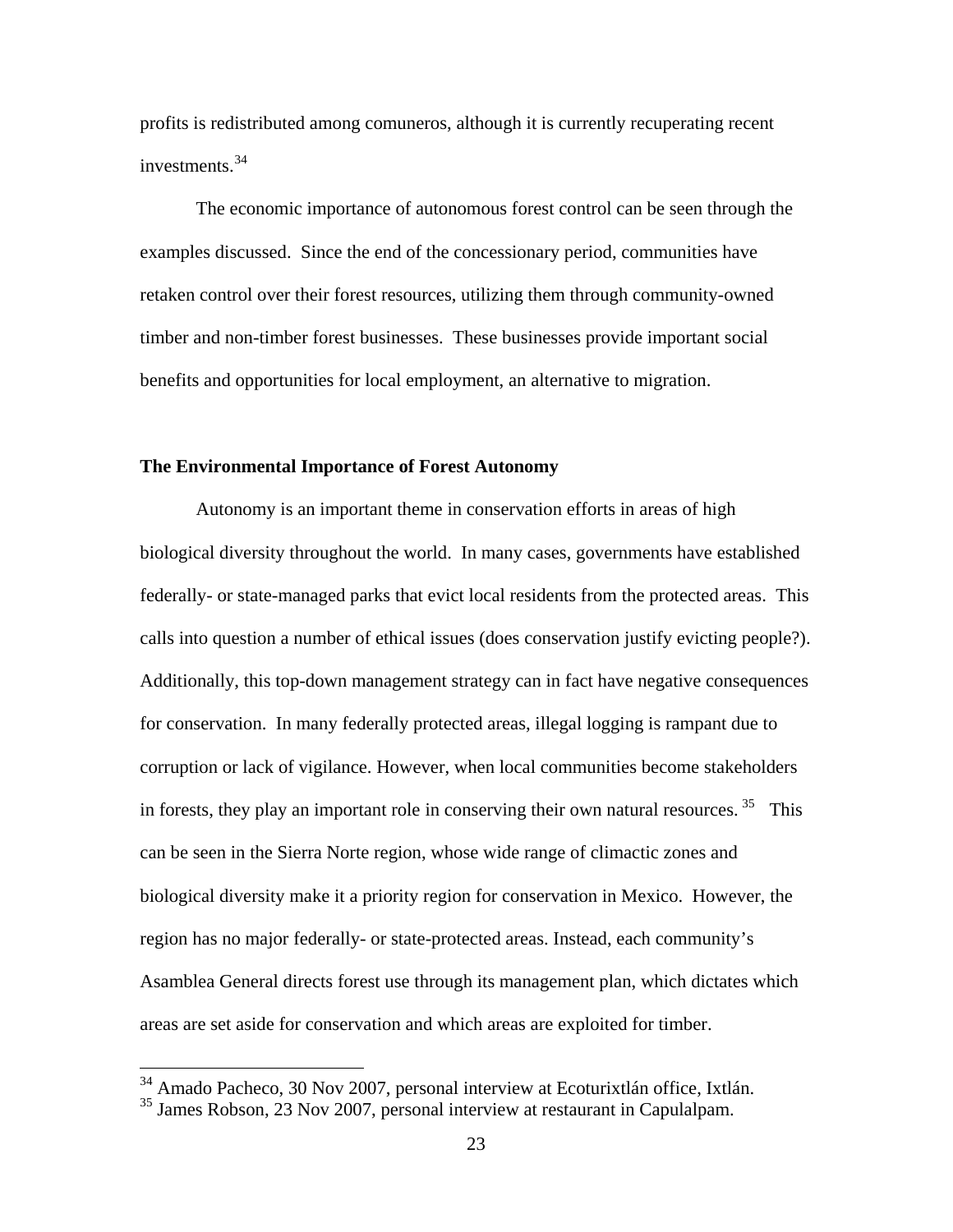In order to understand the environmental significance of local forest management, it is illustrative to compare current environmental practices with those of the concessionary period, when communities had little control over their forests. As has been mentioned, the Tuxtepec Paper Company (FAPATUX) received concessions for most of the Sierra Norte's productive forests from the 1950s until the 1980s. FAPATUX extracted huge volumes of pine, leaving only oak species in many areas. Ignoring government regulations, it neglected to reforest its areas of operation. These unsustainable practices left many communities with heavily degraded forests by the end of the concession period.[36](#page-23-0)

 However, since the end of the concession period in the 1980s, many communities have made extensive efforts to protect and reestablish biodiversity. Ixtlán currently protects  $8,000$  hectares of forest as conservation areas.<sup>[37](#page-23-1)</sup> Many of these areas provide important sources of water and other NTFPs. Community authorities are responsible for keeping vigilance over these areas in order to prevent the spread of plagues or other parasites. (Plagues have become an increasing problem in recent years due to shifting rain patterns associated with global warming.)  $38$  In the areas that are logged, extensive reforestation is carried out. The office of Servicios Técnicos Forestales is promoting the small-area clear-cutting technique called mataraza, which allows for the regrowth of a plurality of plant and tree species. As has been mentioned, Ixtlán's logging business is certified by SmartWood, one of the most stringent and well-recognized international certifications for sustainable logging. Armando Vargas, the SEMARNAT official in

<span id="page-23-0"></span><sup>&</sup>lt;sup>36</sup> Lilia Pérez, 21 Nov 2007, personal interview at CONAFOR office, Ixtlán.

<span id="page-23-1"></span><sup>&</sup>lt;sup>37</sup> Armando Vargas, 15 Nov 2007, personal interview at SEMARNAT office, Ixtlán.

<span id="page-23-2"></span><sup>38</sup> Eusebio Roldan, 28 Nov 2007, personal interview at UZACHI office, Capulalpam.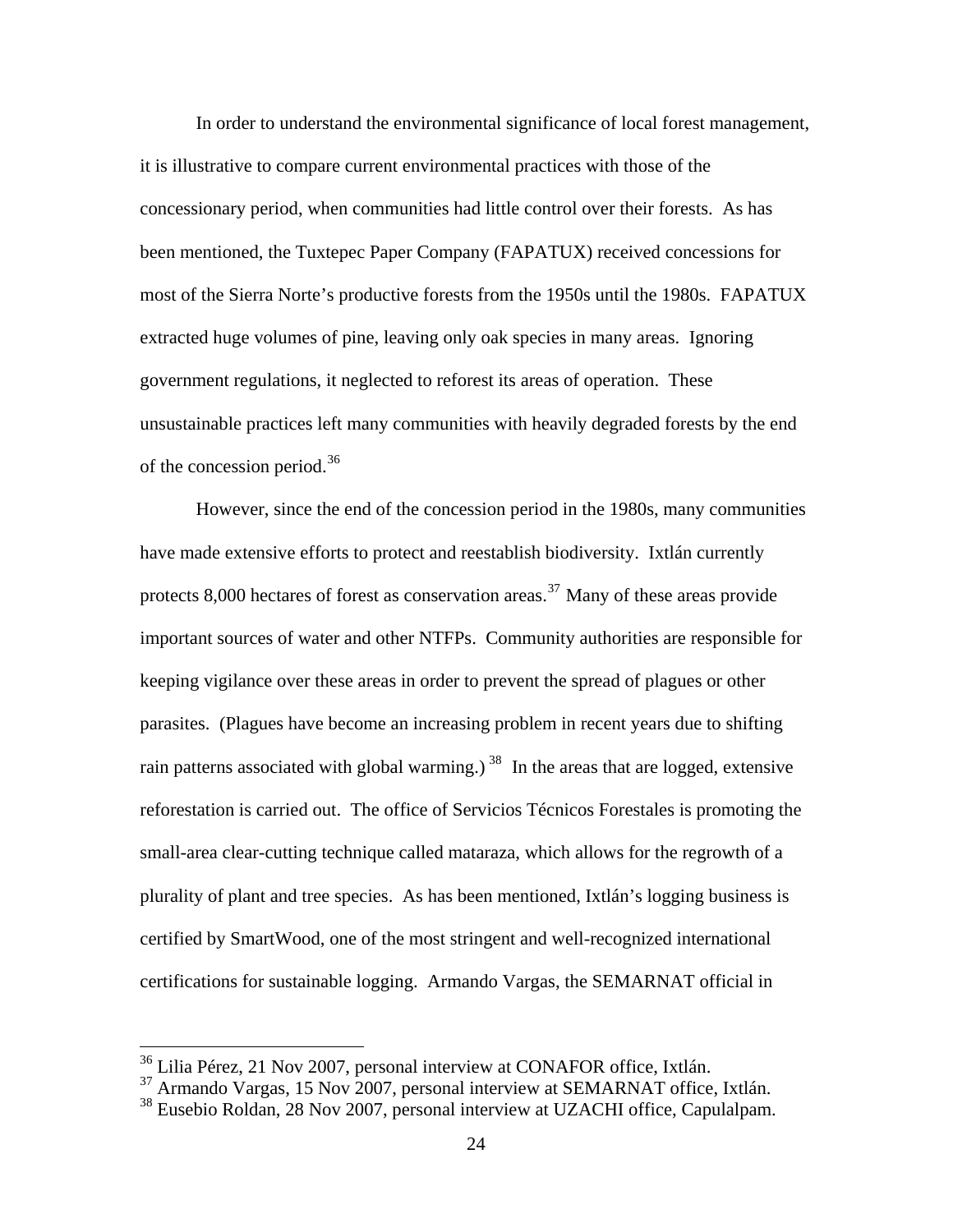Ixtlán, told me that Ixtlan's logging operations have not affected the biodiversity of the community's forests as a whole.

 There are a number of reasons why communities like Ixtlán place such a high priority on conserving their forests. One is that forests are a source of a wide variety of NTFPs such as water, medicinal and ornamental plants, and mushrooms. Conservation is economically important in order to protect springs and habitat for desirable plant and mushroom species.<sup>[39](#page-24-0)</sup> Second, community-owned forest businesses like UCFAS are "social businesses." Rather than being driven purely by profit, it is their objective to provide services to the community and create long-term sources of employment for local people. Related to this, several of the interviewees mentioned a culture of conservation that exists in their communities. Julio Ruiz Aquino, the director of Servicios Técnicos Forestales in Ixtlán, told me: "The community has a consciousness of the forests and a forest culture…We are convinced that we must continue using, promoting, and protecting our forests throughout time. And all the work we are doing we must do for the generations to come – to leave them the forests that we ourselves inherited from our ancestors." This view of forests as long-term resources is an important reason why communities place a high priority on conservation and sustainable logging.

Although my experience is very limited, my research has led me to believe that community forestry has the potential to be very beneficial for the environment. As mentioned, communities tend to see forests as long-term resources rather than short-term sources of profit. Ixtlán provides a good example of community forestry's potential to be environmentally friendly. However, it is important to remember that many other

<span id="page-24-0"></span> $39$  San Tomás Texas residents, 5 Dec 2007, group interview in Texas.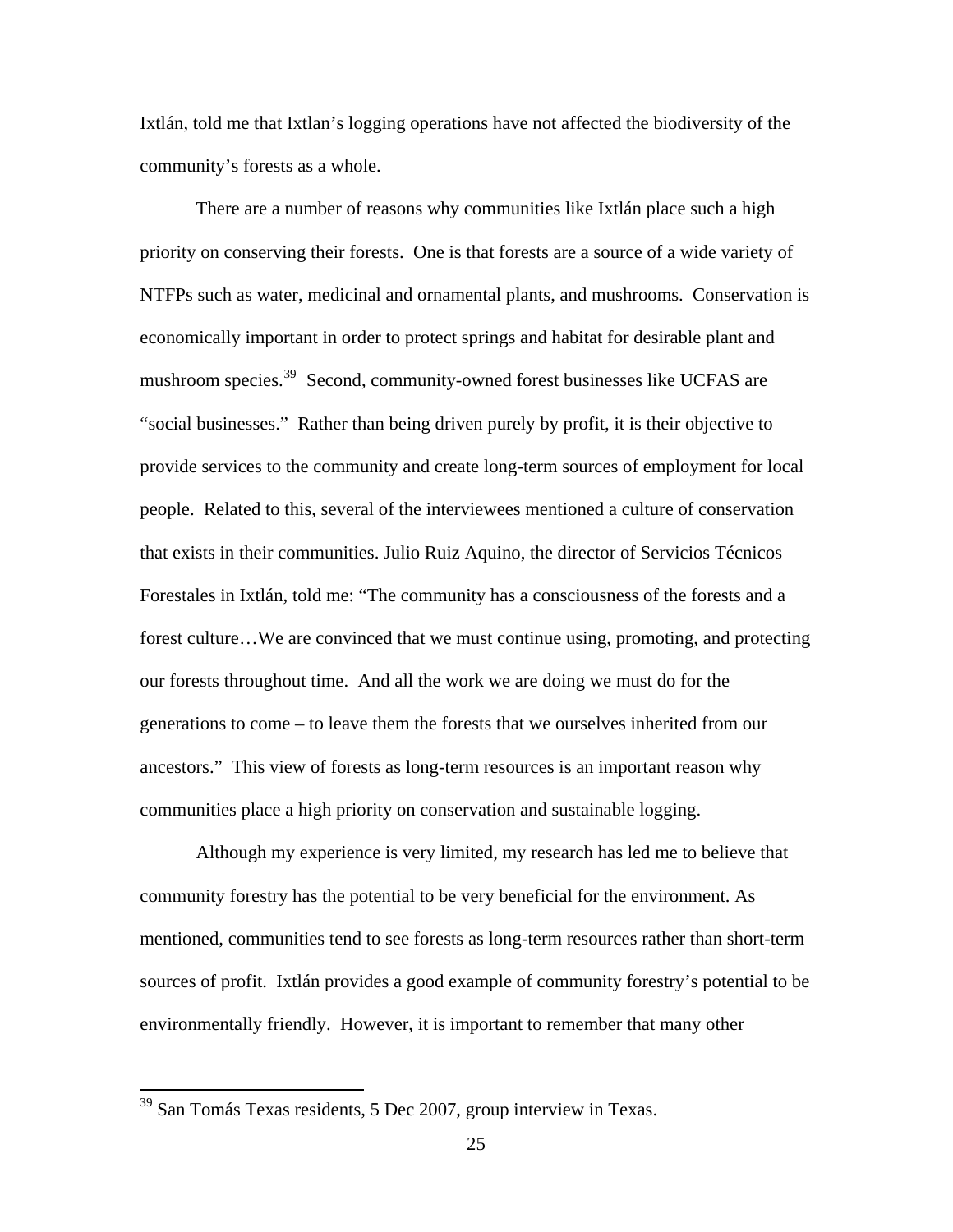communities have not been as successful in preserving their natural resources. In *Environmental Governance in Mexico: Two Case Studies of Oaxaca's Community Forest Sector*, Ross Mitchell states: "Indigenous forestry operations are not exempt from poor managerial practices, conflict and corruption, and might not be any more environmentally sustainable than other alternatives."<sup>[40](#page-25-0)</sup> Although many communities may suffer from poor managerial practices and conflicts, I still believe that community-managed forestry has the *potential* to be one of the most environmentally friendly forms of forest management.

## **Conclusions**

 My research was aimed at answering the following questions: To what extent is decision-making about forests autonomous? Why is autonomy important in this respect? Specifically, what are the economic and environmental implications of local control over forests?

<span id="page-25-0"></span> As has been discussed, forest decision-making in the area studied is highly autonomous. Each community's Asamblea General is the maximum authority in decisions about the use and conservation of its forests' timber and non-timber resources. It is difficult for outside forces to influence decision-making, because only comuneros or ejidatarios can take part in Asamblea meetings. Although the federal government maintains a regulatory role and provides support through special programs, its activities generally don't hinder community autonomy with respect to forests. In the case of Ixtlán, federal regulations are more lax than the community's standards. This raises a question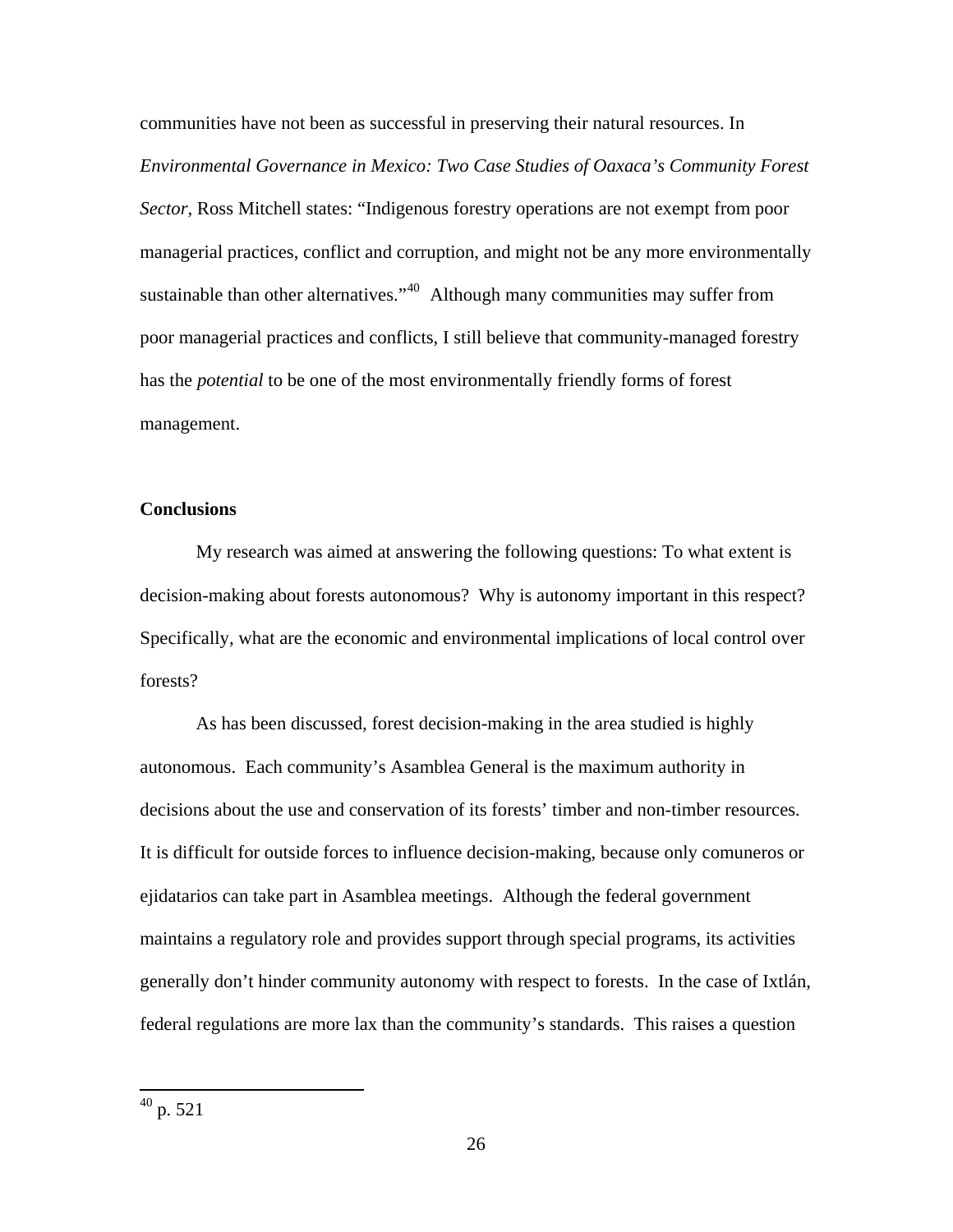for further research: is there even a need for SEMARNAT as a regulatory institution? Another issue to pay attention to in the future is the proposed Oaxacan forestry law, which, as discussed, threatens to seriously curtail forest autonomy.

 Autonomy has allowed communities to benefit from their forests economically. Forests provide communities with NTFPs such as water, wild plants, mushrooms, and attractions for ecotourism. Additionally, communities have established their own logging businesses that produce profits that stay in the community and provide employment opportunities for local people. Ixtlán has one of the most successful community-owned logging businesses in the country, but other communities in the region have not been as successful. Some possible reasons for Ixtlán's comparative success include its location, large forested area, and good community organization. However, the reasons for Ixtlan's success form an important topic for further investigation, as they could provide answers that would help other communities develop their community forestry sectors. Another important topic of study is community forestry in the context of migration. Can employment opportunities offered in community forestry provide significant alternatives to migration? James Robson, a British post-graduate student I met in Capulalpam, is currently investigating this question and others related to migration in the context of three Sierra Norte communities.

 Autonomy also has important implications for the environment. When communities become stakeholders in their forests, they take on responsibility for conservation. Communities like Ixtlán see their forests not as sources of short-term profits but rather as long-term resources that must be conserved for future generations. Ixtlán is one example where autonomy has proven to be beneficial for the environment.

27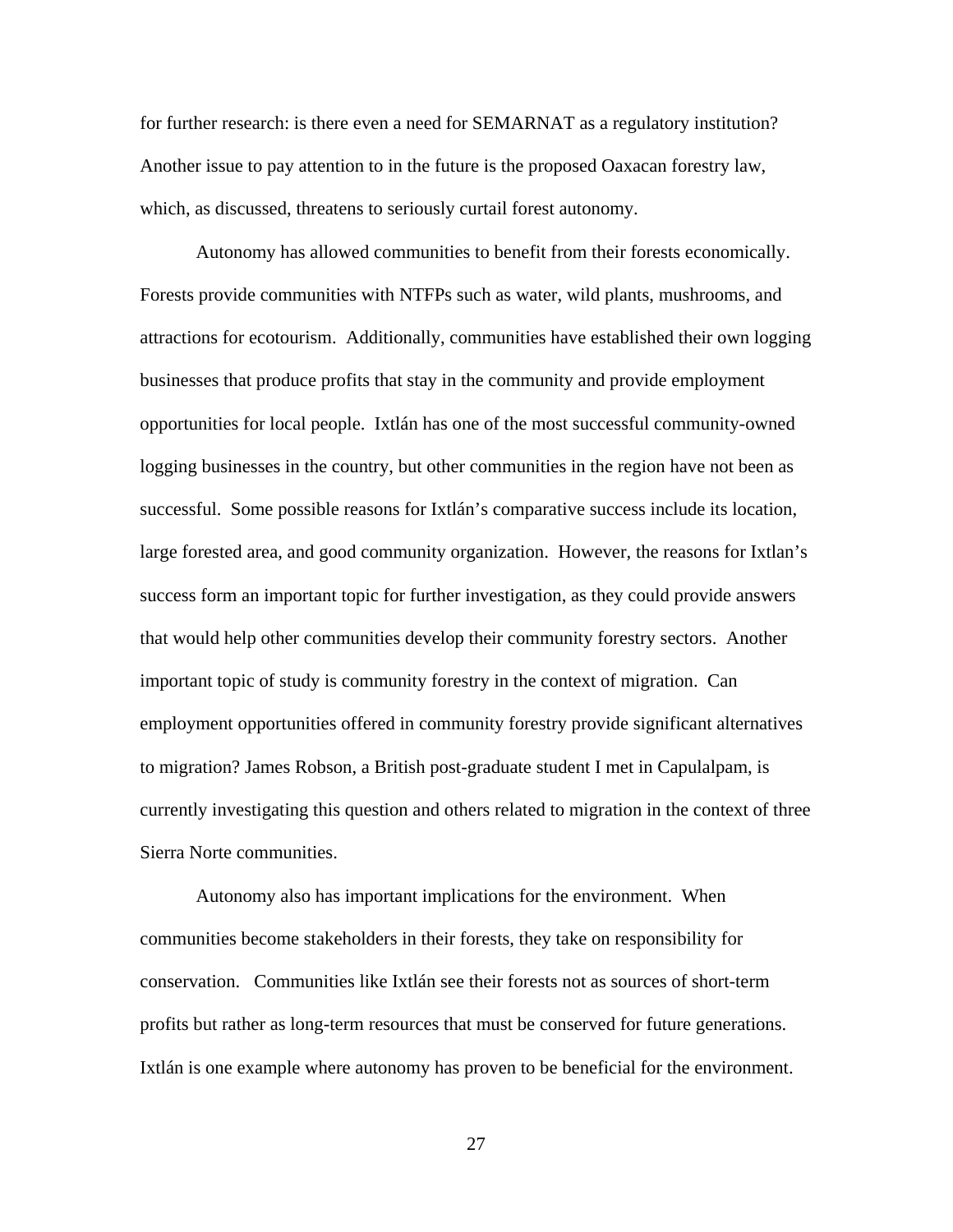However, other communities in the region have been less successful with respect to conservation. Thus, wider study is needed in order to better understand the connections between autonomy and environmental benefits. Another important area for further study is global warming, the effects of which are already being seen in the region's forests.<sup>[41](#page-27-0)</sup> Climate change will undoubtedly be an important issue for the future of community forest management.

# **Bibliography**

 $\overline{a}$ 

Amado Pacheco, administrator of Ecoturixtlán, 30 Nov 2007, personal interview at Ecoturixtlán office, Ixtlán.

Armando Vargas, SEMARNAT official, 15 Nov 2007, personal interview at SEMARNAT office, Ixtlán.

Dan Klooster, "Campesinos and Mexican Forest Policy During the Twentieth Century," Latin American Research Review, 38, No. 2 (2003): 94-118.

Edilberto López Pérez, former Comisariado President of Ixtlán, 26 Nov. 2007, personal interview at Ecoturixtlán office, Ixtlán.

Eleazar Hernández and Esteban Villalobos, CONAFOR forest fire fighters, 21 Nov 2007, personal interview at CONAFOR office, Ixtlán.

Enriqueta Jimínez, UCFAS accountant, 15 Nov 2007, personal interview at UCFAS office, Ixtlán.

Eusebio Roldan, head of UZACHI, 28 Nov 2007, personal interview at UZACHI office, Capulalpam.

Lilia Pérez, CONAFOR official, 21 Nov 2007, personal interview at CONAFOR office, Ixtlán.

James Robson, graduate student of natural resource management, 23 Nov 2007, personal interview at restaurant, Capulalpam.

<span id="page-27-0"></span> $41$  Eusebio Roldan, 28 Nov 2007, personal interview at UZACHI office, Capulalpam, and Miguel Ángelo, 27 Nov 2007, personal interview at CONAFOR office, Ixtlán.